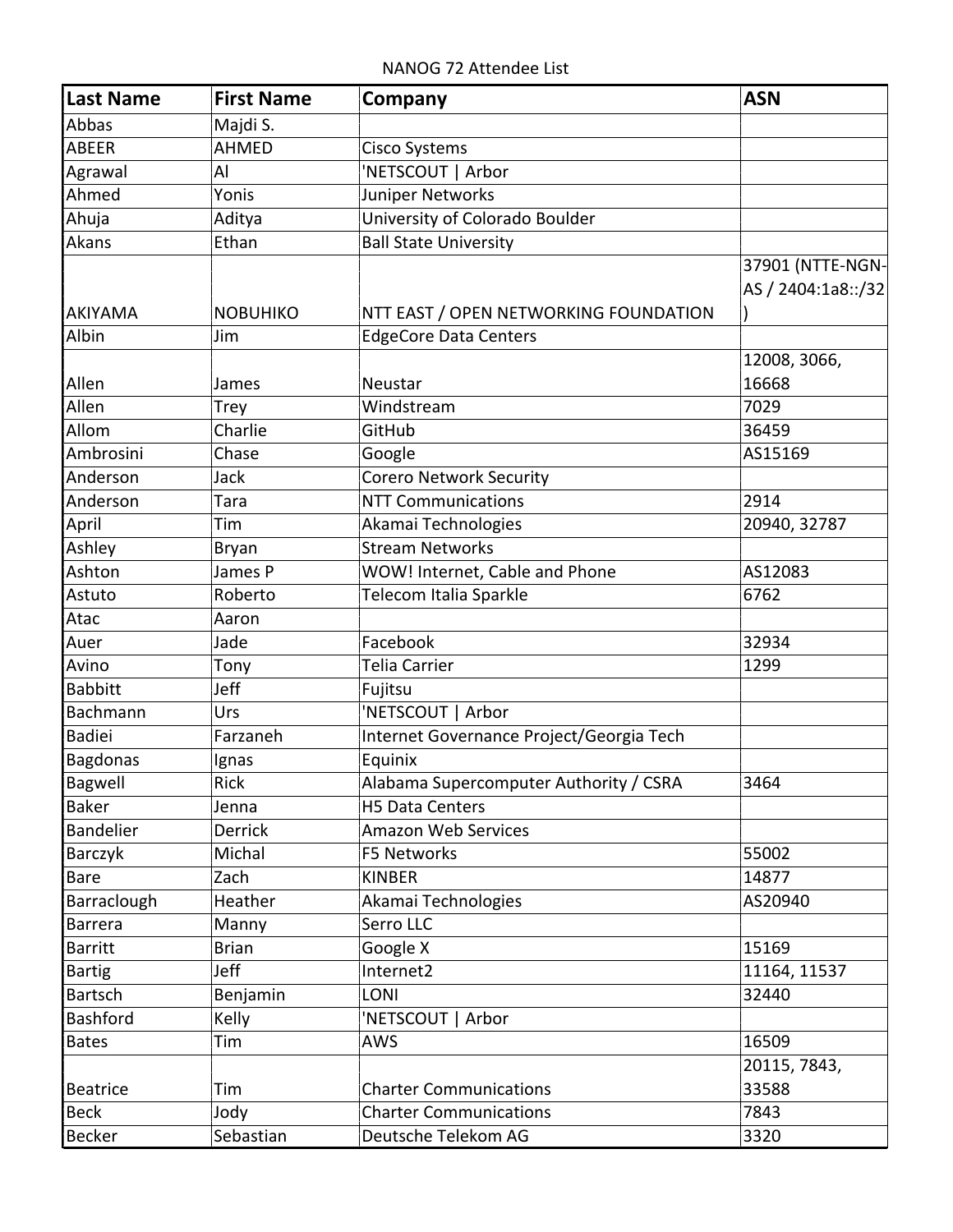NANOG 72 Attendee List

| Last Name        | <b>First Name</b> | Company                               | <b>ASN</b>    |
|------------------|-------------------|---------------------------------------|---------------|
| Bedard           | Phil              | Cisco                                 |               |
| Bedford          | Mark              | <b>Stream Networks</b>                |               |
| Beecroft         | Martin            | <b>Valve Corporation</b>              | 32590         |
| <b>Bekele</b>    | Ben               | Cisco                                 |               |
| Bell             | Scott             | Charter Communications, Inc.          | 20115         |
| Bender           | Robert            | <b>CTS Telecom</b>                    | 19653         |
| Bennett          | <b>Brandon</b>    | Facebook                              | 32934         |
| Bentivegna       | Paul              | <b>Adva Optical</b>                   |               |
| Bernshteyn       | Anatoliy          | Southern California Edison            | 7127, 395563  |
| Berry            | <b>Brian</b>      | <b>Abacus Solutions LLC</b>           |               |
| Berthier         | Yann              | <b>Tata Communications</b>            | 6453          |
| <b>Best</b>      | Ed                | <b>Approved Networks</b>              |               |
| <b>Best</b>      | Owen              | <b>PCCW Global</b>                    | 3491          |
| Bharadwaj        | Perdeep           | <b>Finisar Corporation</b>            |               |
| <b>Bhimani</b>   | Aliraza           | <b>Comcast Cable</b>                  | 7922          |
| Biegel           | Justin            | Kentik                                |               |
| <b>Bigler</b>    | Tyler             | The Home Depot                        |               |
| <b>Bing</b>      | Matt              | <b>Arbor Networks</b>                 |               |
| <b>Birch</b>     | Christopher       | <b>Bank of America</b>                |               |
| <b>Birkeland</b> | Kyle              | University of Tennessee, Knoxville    | 3450          |
| Blankman         | Frank             | Amazon                                | 16509         |
|                  |                   |                                       | 1280          |
| Blucher          | Kelli             | Internet System Consortium            | 3557          |
| Blumberg         | Kevin             | ARIN ASO AC/The Wire, Inc.            | 33361         |
| Blunk            | Aric              | <b>Merit Network</b>                  | 237           |
| Blunk            | Larry             | <b>Merit Network</b>                  | 237           |
| <b>Bobis</b>     | <b>Theresa</b>    | DE-CIX                                | 6695          |
|                  |                   |                                       | 64216, 64219, |
| Boekhout         | Colin             | Megaport                              | 64220, 64222  |
| Bogdanovic       | Dean              | <b>Volta Networks</b>                 |               |
| Bolger           | <b>Stacey</b>     | <b>Precision Optical Transceivers</b> |               |
| Bolli            | Robert            | MediaMath                             |               |
| <b>Bong</b>      | Shawna            | United IX, Peering Manager            | 33713         |
| Bono             | John              | Addrex                                |               |
| <b>Booth</b>     | Bill              | Oracle/OCI                            | 31898         |
| Bopp             | <b>Bradley</b>    | <b>Total Server Solutions</b>         | 46562         |
| <b>Borg</b>      | Renee             | RSA Dexter Avenue Data Center         |               |
| <b>Bothe</b>     | Jason             | Invesco                               | 14630         |
| Boudreaux        | Gerry             | <b>EATEL, Vision Communications</b>   | 5009/20355    |
| <b>Bourne</b>    | Josh              | Kalorama Group                        |               |
| <b>Bradley</b>   | Chris             | Tesuto                                |               |
| <b>Bradner</b>   | Scott             | self                                  | 11            |
| <b>Brady</b>     | David             | <b>Myriad Supply</b>                  |               |
| <b>Bravo</b>     | Arthur            | Ciena                                 |               |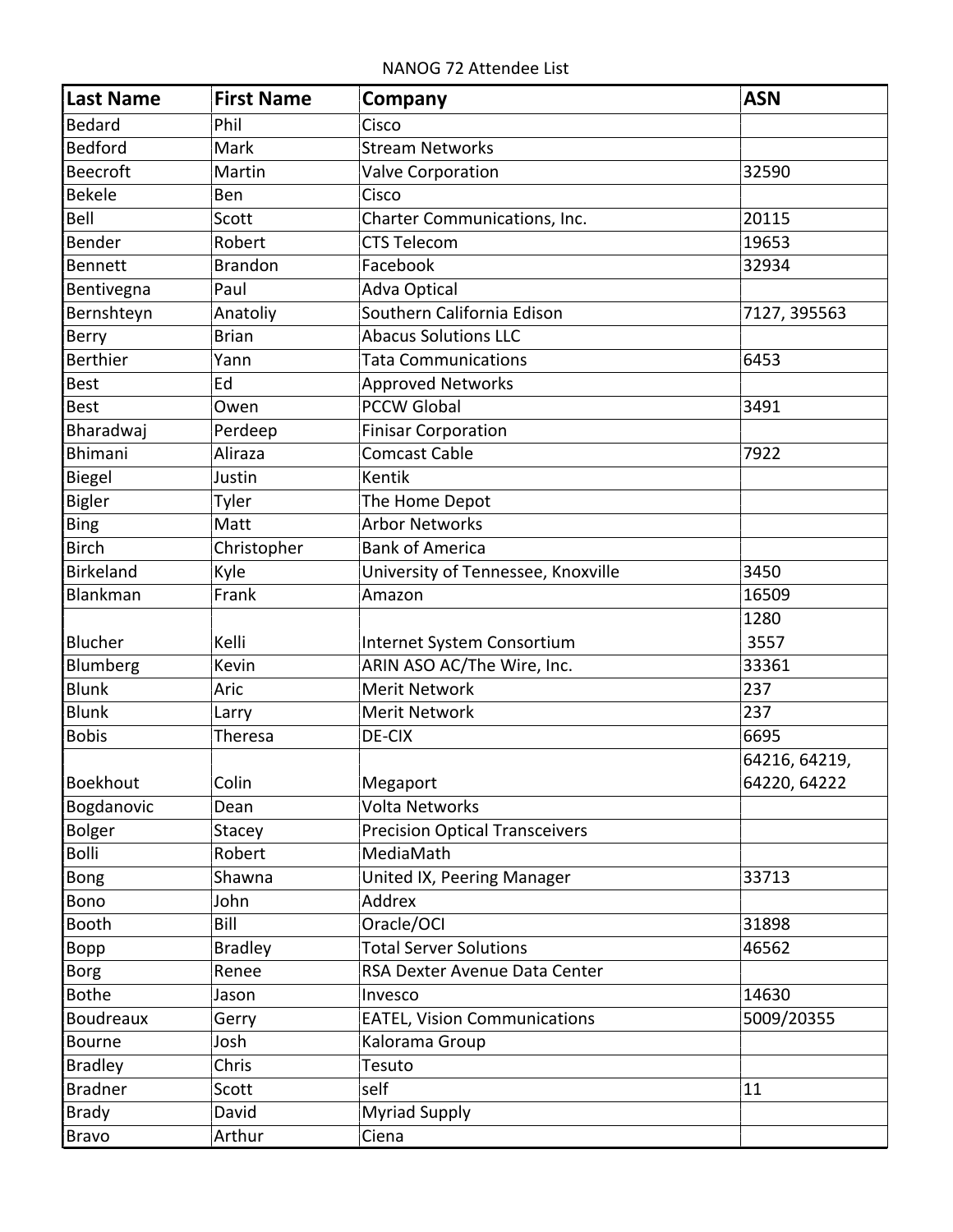NANOG 72 Attendee List

| Last Name       | <b>First Name</b> | Company                              | <b>ASN</b>     |
|-----------------|-------------------|--------------------------------------|----------------|
| Brochu          | Mark              | Internet2                            | 11537, 11164   |
| Brodie          | Jill              | <b>Netflix</b>                       | 2906           |
| <b>Brooks</b>   | Bryan             | Pavlov Media                         | 23473          |
| <b>Brooks</b>   | Dustin            | Conterra Ultra Broadband             | 32505          |
| Brown           | Alex              | Bandwidth                            | 12130          |
| Brown           | Aliza             | <b>Hilco Streambank</b>              |                |
| Brown           | Anthony           | <b>Arbor Networks</b>                |                |
| <b>Brown</b>    | Scott             | Pixel Factory Data Center            | 32425          |
| <b>Brown</b>    | <b>Steve</b>      | ThousandEyes, Inc                    |                |
|                 |                   |                                      | 33517, 15135,  |
| Brumund         | Karl              | Oracle + Dyn                         | 11049          |
| <b>Brush</b>    | Matthew           | Allied Telecom Group, LLC            |                |
|                 |                   |                                      | 33713, 53264.  |
| Budic           | Darrell           | UnitedIX, LLC                        | 63311          |
|                 |                   |                                      | 701, 702, 703, |
| Budney          | Jeff              | Verizon                              | 14551          |
| <b>Budz</b>     | Andrew            | <b>Arbor Networks</b>                |                |
| <b>Buffalow</b> | Eric              | <b>NTT Communications</b>            | 2914           |
| <b>Burke</b>    | <b>Betty</b>      | <b>NANOG</b>                         | 19230          |
| <b>Buskirk</b>  | Aarin             | Juniper Networks                     |                |
| Byrne           | Greg              | LightRiver Technologies              |                |
| Caird           | Andy              | <b>Arbor Networks</b>                | AS20052        |
| Callahan        | Michael           | Deutsche Telekom                     | 3320           |
| Callahan        | Patrick           | Oath                                 | 10310          |
|                 |                   |                                      | 18101          |
| Calvo           | Ryan              | <b>Global Cloud Xchange</b>          | 15412          |
|                 |                   |                                      | 26224          |
|                 |                   |                                      | 394609         |
| Camacho         | Christopher       | InComm                               | 394610         |
| Camp            | <b>Russ</b>       | <b>Bledsoe Telephone Cooperative</b> |                |
| Campbell        | Heather           | VDMS/Edgecast                        | 15133          |
| Canevit         | Christopher       | <b>Windstream Communications</b>     | 7029           |
| Carlino         | Chris             | MailChimp                            | 14782          |
| Carspecken      | Hugh              | <b>DartPoints</b>                    |                |
| caselman        | north             | Tierpoint                            |                |
| Cassell         | <b>Stuart</b>     | Flexential                           |                |
| Castaneda       | Andy              | <b>UCLA</b>                          |                |
| Castro          | Flavio            | Verizon                              |                |
| Celindro        | Vincent           | Juniper Networks                     |                |
| Cender          | Josh              | Pavlov Media                         | 23473          |
| Cerna           | gilbert           | <b>GCX</b>                           |                |
| Cetrone         | Misha             | Megaport                             | 132863         |
| Chalasani       | Arjun             | george mason university              |                |
| Chandekar       | Sudhanshu         | <b>George Mason University</b>       | 11279          |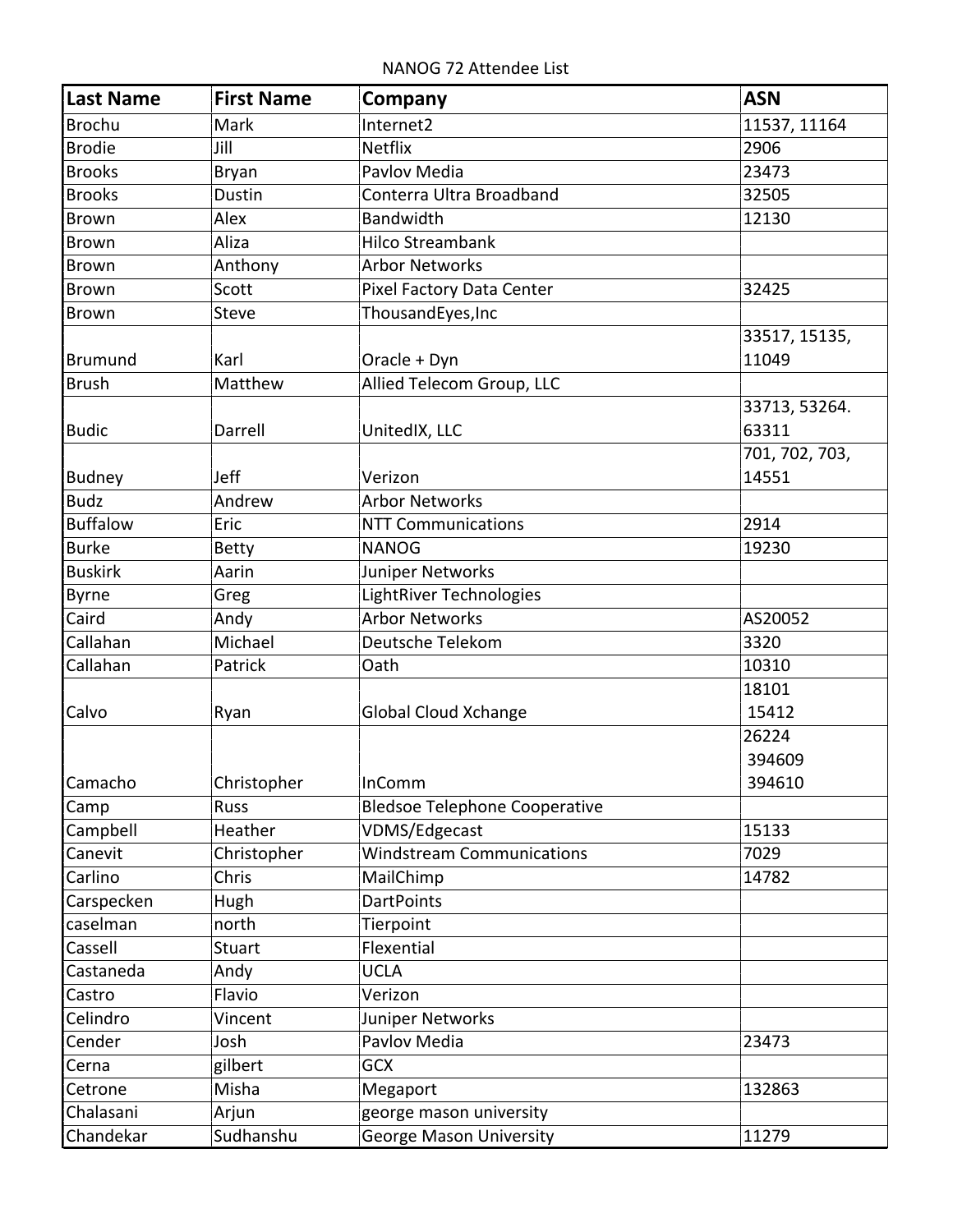NANOG 72 Attendee List

| Last Name                 | <b>First Name</b> | Company                                            | <b>ASN</b> |
|---------------------------|-------------------|----------------------------------------------------|------------|
| Chandler                  | Scott             | Platina Systems                                    |            |
| Chandrasenan              | Vishnu            | University of Maryland, College Park               |            |
| Chapman                   | Linda             | <b>Fujitsu Network Communications</b>              |            |
| Charnock                  | William           |                                                    |            |
| Chaudhari                 | Amar              | University of Colorado Boulder                     |            |
| Chesnutt                  | Lindsey           | The University of Tennessee, Knoxville             | 3450       |
| Chiswa                    | Rob               | Facebook                                           | 32934      |
| Cho                       | Edward            |                                                    |            |
| Choate                    | Bobby             | <b>QTS Datacenters</b>                             | 4136       |
| Chopra                    | Disha             | Juniper Networks                                   |            |
| Christensen               | Sara              | <b>NTT Communications</b>                          | 2914       |
| Chu                       | Christina         | <b>NTT Communications</b>                          | 2914       |
| Claise                    | Benoit            | <b>Cisco Systems</b>                               |            |
| Clifford                  | Michaela          | Facebook                                           | 32934      |
| Cohen                     | Peter             | Netflix                                            | 2906       |
| Cokic                     | Fuad              | Coriant                                            |            |
| Colachino                 | Jerry             | Precision Optical Transceivers, Inc.               |            |
| Collier-Byrd              | Hugh William      | Facebook                                           | 32934      |
| Cookerly                  | <b>Brian</b>      | <b>Smartoptics</b>                                 | SMA710PA   |
| Cooley                    | Ray               | <b>Charter Communications/Spectrum</b>             | 20115      |
| Cornelissen               | <b>Marius</b>     | Iris Network Systems                               |            |
| <b>COSTANTINO</b>         | <b>FERNANDO</b>   | <b>NTT COMMUNICATIONS</b>                          | 2914       |
| Costello                  | Michael           | <b>Netflix</b>                                     | 2906       |
| Court                     | Justin            | <b>QTS Data Centers</b>                            | 4136       |
| Couture                   | Philippe          | Videotron                                          | 5769       |
| Cowen                     | Jake              | Troy Cablevision, Inc.                             | AS13825    |
| Cox                       | Amie              | <b>Viavi Solutions</b>                             |            |
| Cox                       | Stephen           | Lightriver Technologies                            |            |
| $\overline{\text{Craig}}$ | Stephen           | OSI Hardware                                       |            |
| Croff                     | Micah             | Wish                                               | 205994     |
| <b>Cross</b>              | Tom               | <b>OPAQ Networks</b>                               | AS25885    |
| <b>Culley</b>             | Elizabeth         | Comcast                                            | 7922       |
| Curley                    | Christopher       | <b>EPS Global</b>                                  |            |
| Curran                    | John              | <b>ARIN</b>                                        |            |
| d'Agostino                | Ed                | <b>DE-CIX North America</b>                        | 63034      |
| Dalberg                   | <b>Steve</b>      | Packet Design                                      |            |
| Daly                      | Tom               | Fastly                                             | 54113      |
| Das                       | Akash             | Juniper Networks                                   |            |
| Daum                      | George            | 'NETSCOUT   Arbor                                  |            |
| Davenport                 | Adam              | <b>GTT</b>                                         | 3257       |
| Davis                     | Glenn             | Google                                             | AS15169    |
|                           |                   | Ball State University - Center for Information and |            |
| Davis                     | Josephine         | <b>Communication Sciences</b>                      |            |
| Davis                     | Todd              | Precision Optical Transceivers, Inc.               |            |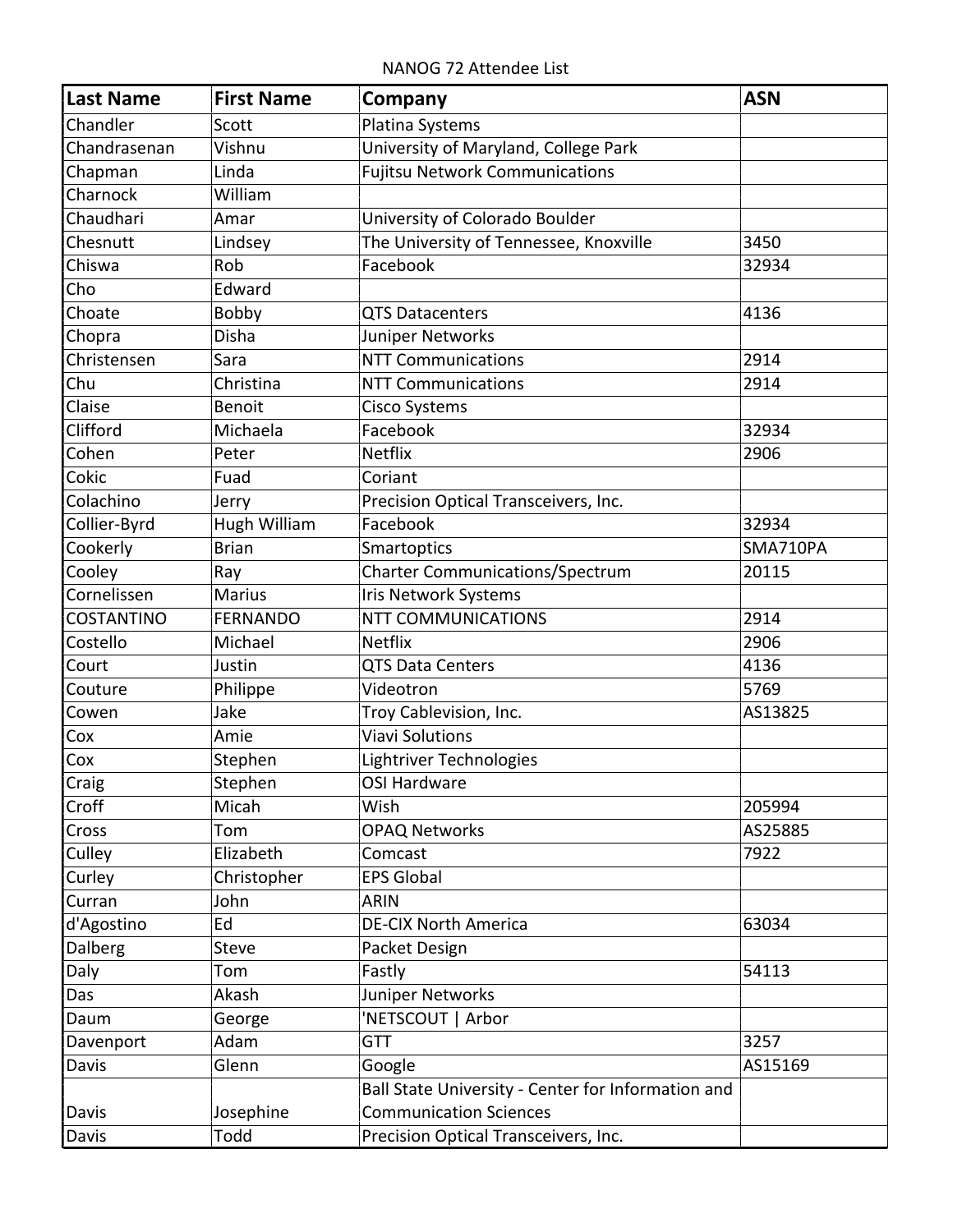NANOG 72 Attendee List

| <b>Last Name</b> | <b>First Name</b> | Company                               | <b>ASN</b>   |
|------------------|-------------------|---------------------------------------|--------------|
| Davoli           | Luca              | NaMeX Rome IXP                        | 24796        |
| <b>Dawkins</b>   | Spencer           | Wonder Hamster Internetworking LLC    |              |
| de Mas           | Martina           | <b>RIPE NCC</b>                       |              |
| de Ruig          | Rob               | <b>KPN</b>                            | 286 and 1136 |
| Dean             | <b>Henry Clay</b> | <b>Mediacom Communications</b>        | 30036        |
| <b>DeBack</b>    | Dean              | <b>Charter Communications</b>         | 20115 7843   |
| DeBartolomeo     | Kevin             | Seaborn Networks                      |              |
| Delazaro         | Jeff              | EdgeConnex                            |              |
| Dempsey          | Emily             | Zayo                                  | 6461         |
| Dendy            | Greg              | Equinix                               | 24115        |
| Desai            | Shreyans          | Serro LLC                             |              |
| DeVos            | Dave              | <b>Precision Optical Transceivers</b> |              |
| Dey              | Prasun            | University of Central Florida         |              |
| Dhand            | Rohit             | Wish                                  | 205994       |
| Dhople           | Rajesh            | <b>Extreme Networks</b>               |              |
| Di Pietro        | Laurent           | <b>Orange International Carriers</b>  | 5511         |
| Dianko           | Mamadou           | The Intercontinental Exchange Group   |              |
| Dicker           | Christian         | Flexential                            | 13649        |
| Dietzel          | Christoph         | DE-CIX / TU Berlin                    | 6695         |
| Dill             | Jason             | EdgeConneX                            |              |
| <b>DiOro</b>     | Tirza             | Imperva                               |              |
| <b>DiRocco</b>   | Ryan              | <b>Total Server Solutions</b>         | 46562        |
| <b>Divis</b>     | Jane              | <b>NTT Communications</b>             | 2914         |
| Dobbins          | Mike              | <b>Precision Optical Transceivers</b> |              |
| Doerger          | Thomas            | CyrusOne                              | 62           |
| Donelan          | John              | Kentik                                |              |
| Donnelly         | Ryan              | Salesforce.com                        | 14340        |
| Dougan           | Linda             | <b>GRUCom</b>                         |              |
| Driscoll         | Kelly             | StackPath                             |              |
| Druar            | Mike              | <b>Nokia</b>                          |              |
| Duane            | Kevin             | Deutsche Telekom                      | 3320         |
| Dugan            | Jim               | Epsilon                               |              |
| Dyman            | Marc              | Fiberlight LLC                        |              |
| Eckel            | Charles           | Cisco Systems                         |              |
| Egan             | Kim               | Kentik                                |              |
| Eggers           | Richard           | <b>NTT Communications</b>             | 2914         |
| Eikel            | Jon               | Wave Broadband                        | 11404        |
| Elliott          | Drew              | Juniper Networks                      | 21870        |
| Elliott          | Greg              | LightEdge Solutions                   | 11320        |
| <b>Ellis</b>     | Daniel            | Kentik                                | 6169         |
| <b>Ellis</b>     | Griffin           | Vantage Health Plan                   | 19694        |
| Elrod            | Julie             | <b>NTT Communications</b>             | ,2914        |
| Endrzejewski     | Robert            | <b>Rutgers University</b>             | 4,611,094    |
| Ephraim          | Dan               | <b>Infomart Data Centers</b>          |              |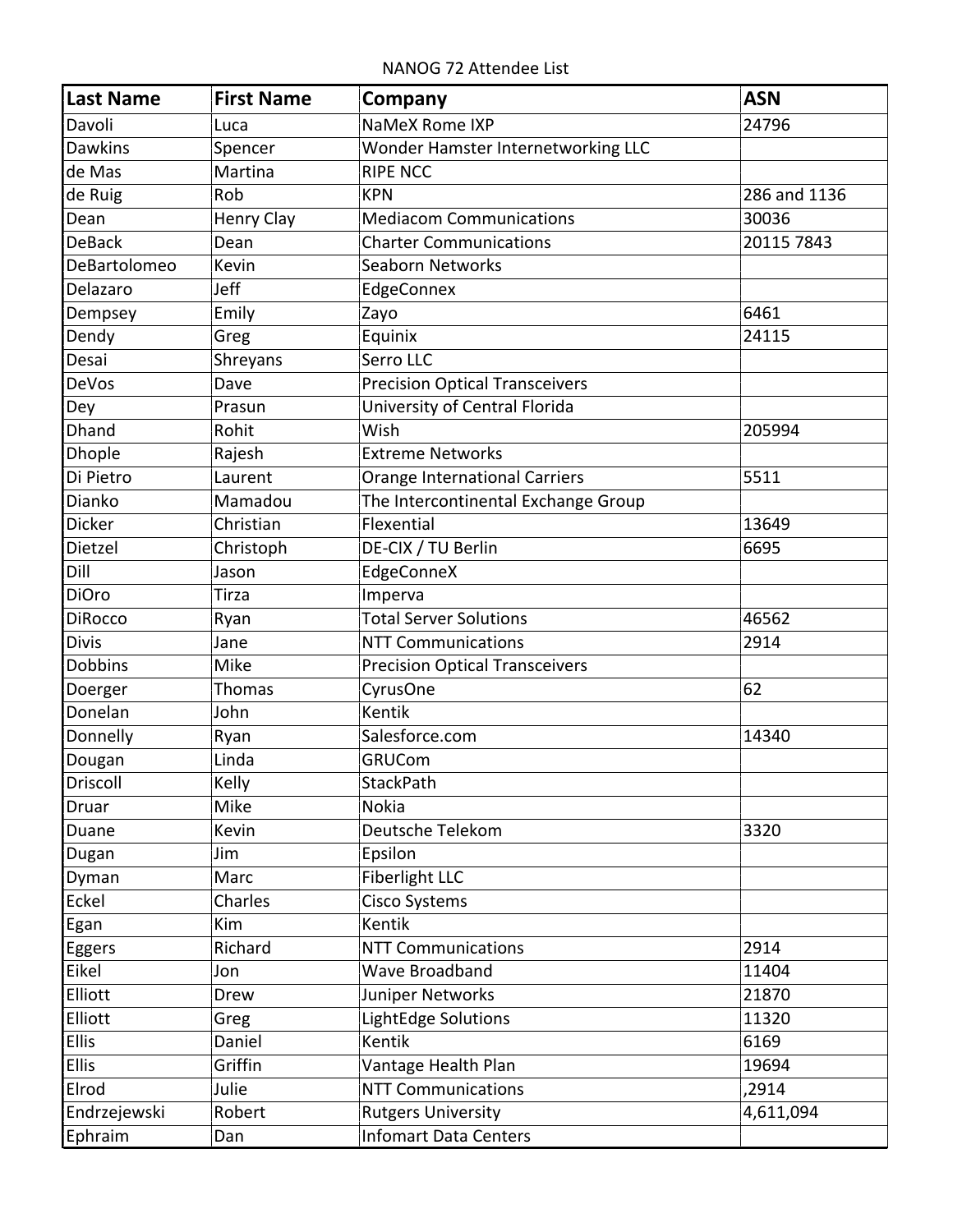NANOG 72 Attendee List

| Last Name    | <b>First Name</b> | Company                             | <b>ASN</b>    |
|--------------|-------------------|-------------------------------------|---------------|
| Epperson     | Kevin             | <b>Netflix</b>                      | 2906          |
| Erekat       | Samer             | <b>BICS</b>                         |               |
| Erkman       | Ingrid            | Microsoft                           | 8075, 8068    |
| Everson Jr   | Hollister         | <b>ASC</b>                          | 3464          |
| Facciobene   | Carmen            | <b>Cogent Communication</b>         | 174           |
| Fagan        | Alan              | <b>EPS Global</b>                   |               |
| Fahmy        | JC                | Coriant                             |               |
| Fair         | <b>Brian</b>      | <b>NTT Communications</b>           | 2914          |
| Farmer       | David             | University of Minnesota             | <b>AS57</b>   |
| Fatkin       | Kevin             | Data Bank                           | 22903         |
| Feldman      | <b>Steve</b>      | <b>CBS Interactive</b>              | 6623          |
| Felts        | Katie             | Ciena Corporation                   |               |
| fernandez    | esther            | <b>TELXIUS</b>                      | 12956         |
| Ferrel       | John              | <b>QTS Data Centers</b>             | 4136          |
| Fichtmueller | Rene              | Berlin Commercial Internet Exchange | 62193         |
| Fields       | Bryan             | <b>Nokia</b>                        | 38016         |
| Filyurin     | Yan               | <b>Bloomberg LP</b>                 | 10361         |
| Fisher       | Aaron             | <b>H5 Data Centers</b>              |               |
| fishler      | reid              | Hurricane Electric                  | 6939          |
| Fleury       | Jerome            | Cloudflare                          | 13335         |
| Flynn        | Jillian           | 'NETSCOUT   Arbor                   |               |
| Foust        | <b>Brian</b>      | <b>NTT Communications</b>           | 2914          |
| Frames       | Ronnie            | Flexential                          | 13649, 19271  |
| Frank        | Taylor            | Kalorama Group                      |               |
| Freedamn     | Avi               | Kentik                              | 6169          |
| Freeman      | Conley            | Troy Cablevision, Inc.              | 13825         |
| Freiding     | Christian         | <b>DE-CIX Management GmbH</b>       | 6695          |
| Freimuth     | John              | Digital Realty                      |               |
| Friant       | David             | <b>Windstream Communications</b>    | 7029          |
| Frikor       | Greg              | Windstream                          |               |
| Fujimori     | Hiroyoshi         | Softbank Telecom America            | 17676         |
| Fukuchi      | Michikazu         | BBIX, Inc.                          | 23640         |
| Fulton       | Stephen           | Toronto Internet Exchange           | 11670         |
| Furukawa     | Shinichiro        | SoftBank Telecom America Corp.      | 17676         |
| Gajula       | Akhil             |                                     |               |
|              |                   |                                     | AS701, AS702, |
| Gallagher    | Mike              | Verizon                             | AS703         |
| Gallagher    | PJ                | Fastly, Inc.                        | 54113         |
| Gangal       | Mayuresh          | Juniper Networks                    |               |
| Garay        | Kira              | <b>DHD</b>                          |               |
| Garr         | Nate              | Fastly, Inc.                        | 54113         |
| Garrett      | Bryan             | AT&T                                | 7018          |
| Garrigus     | JP                | <b>OSI Hardware</b>                 |               |
| Gatch        | Chris             | DC BLOX                             | AS395567      |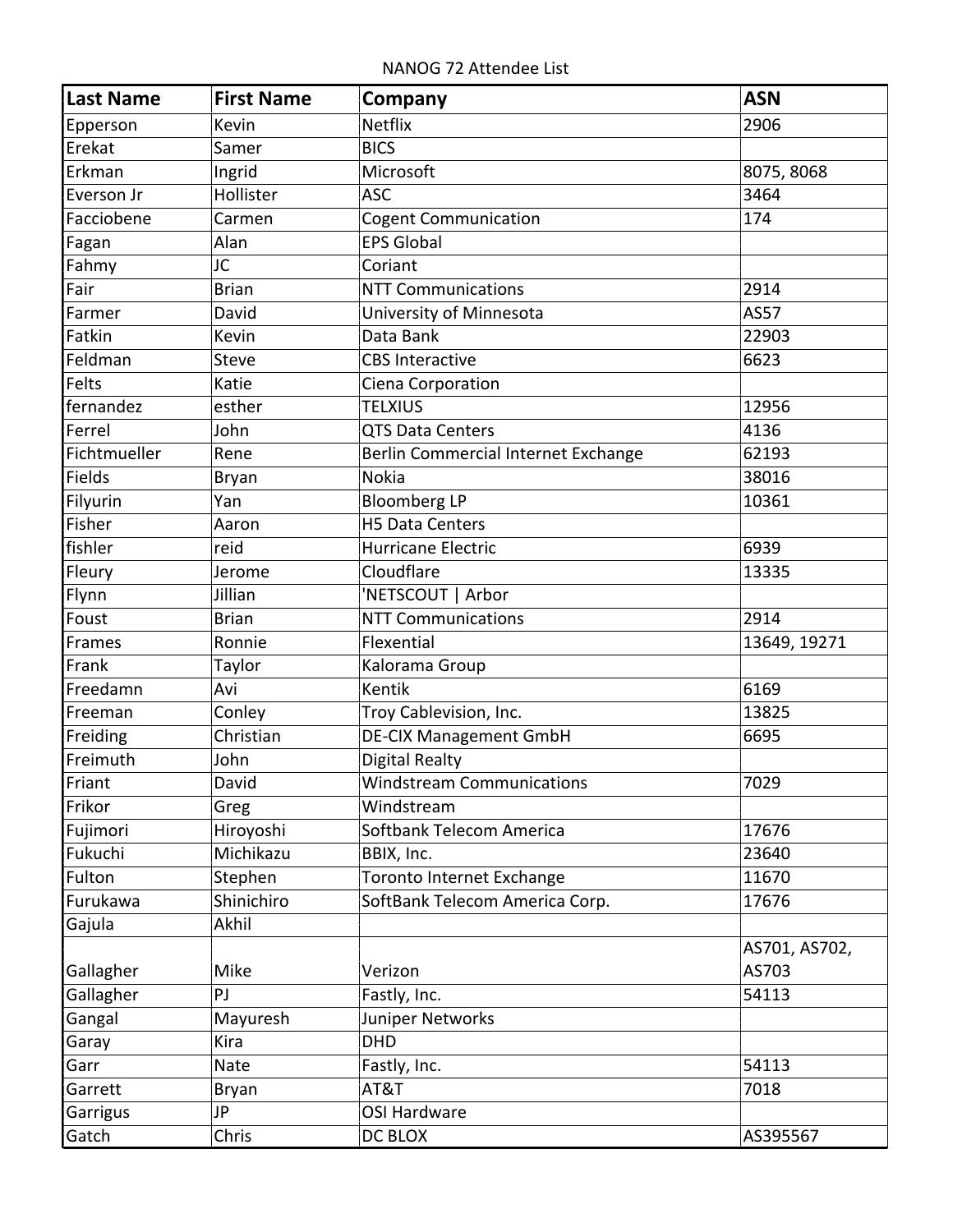NANOG 72 Attendee List

| <b>Last Name</b> | <b>First Name</b>   | Company                                 | <b>ASN</b>     |
|------------------|---------------------|-----------------------------------------|----------------|
| Gavrichenkov     | Artyom              | <b>Qrator Labs CZ</b>                   | 197068, 200449 |
| Gayer            | Ofer                | Imperva                                 | 19551          |
| Gazizov          | Andrey              | <b>RETN</b>                             | 9002           |
| Gehami           | Alan                | ADVA Optical Networking, Inc.           |                |
| Gehringer        | George              | <b>GTT</b>                              | 3257           |
| George           | Joshua              | <b>Cisco Systems</b>                    |                |
| Gerber           | Kassidy             | Valve Corp                              | 32590          |
| Gibbard          | <b>Steve</b>        | Twitter                                 | 13414          |
| Gibbs            | Michael             | Verisign, Inc                           | ,7342          |
| Gibson           | Kevin               | <b>Bluebird Underground Data Center</b> | AS62943        |
| Gibson           | Mindy               | iMiller Public Relations                |                |
| Gillette         | <b>Thomas</b>       | Windstream                              | 7029           |
| Gillman          | <b>Blake</b>        | Megaport                                | 132863         |
|                  | Huanhuan            |                                         |                |
| Gilmore          | Jezzibell           | PacketFabric, LLC.                      |                |
| Gilmore          | Patrick             | <b>Markley Group</b>                    |                |
| Gilner           | Aleck               | Juniper Networks                        |                |
| Glass            | Kyle                | <b>EPS Global</b>                       |                |
| Glinkerman       | Shawn               | VeriSign Inc.                           |                |
| Golden           | Marvin              | City of Thomasville                     |                |
| GonzÃilez        | RamÃ <sup>3</sup> n | Network Information Center México       | AS22894        |
| Gonzalez         | Luis                | Mediamath                               | 30419          |
| Gonzalez         | <b>Nick</b>         | LightRiver Technologies                 |                |
| Gorman           | <b>Brad</b>         | Verisign                                | 7342 / 26415   |
| Grabowski        | Darren              | <b>NTT Communications</b>               | 2914           |
| Grady            | <b>Brian</b>        | Orange                                  | 5511           |
| Graham           | Eric                | Kentik                                  |                |
| Graham           | Tyler               | <b>Abacus Solutions LLC</b>             |                |
| Grant            | James               | <b>LONI</b>                             |                |
| Gray             | Andrew              | <b>Charter Communications</b>           | 7843           |
| Greenberg        | Paul                | <b>BNY Mellon</b>                       |                |
| Greenslade       | Karen               | AT&T                                    | 7018           |
| Griliches        | Eve                 | <b>Cisco Systems</b>                    |                |
|                  |                     |                                         | 33438          |
|                  |                     |                                         | 12989          |
| Griner           | Jason               | StackPath                               | 54104          |
| Griswold         | Matt                | United IX, 20C, Peering Manager         | 33713          |
|                  |                     |                                         | 34307, 20562,  |
| Grondel          | Jerry               | NL-ix                                   | 24785          |
| Gross            | Richard             | t5datacenters.com                       | 393596         |
| Grundemann       | Chris               | <b>Myriad Supply</b>                    |                |
| Gucker           | Charles             | <b>DE-CIX North America</b>             | 63034, 62499   |
| Guimaraes        | Andre               | Finisar                                 |                |
| Gupta            | Arohi               |                                         |                |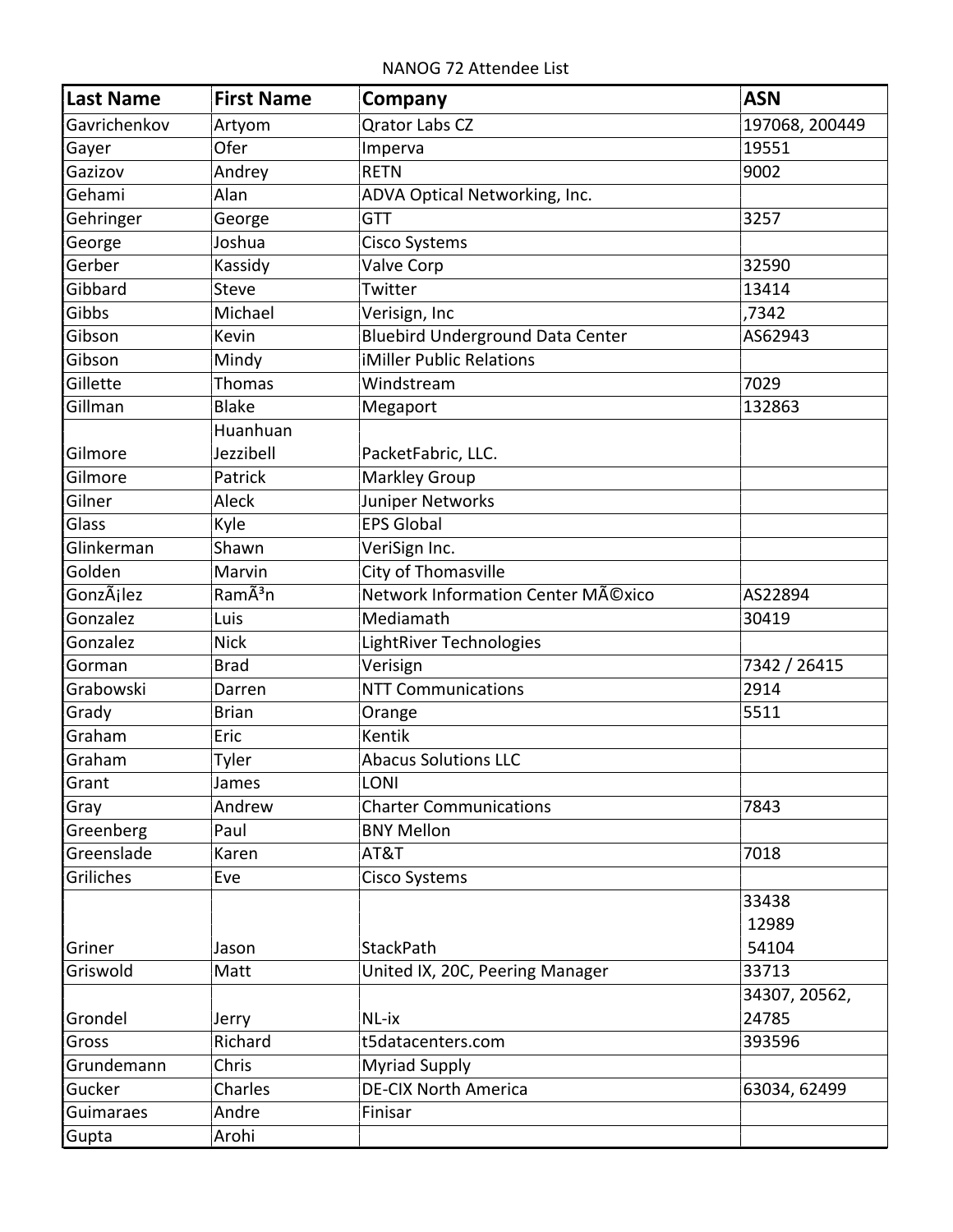NANOG 72 Attendee List

| Last Name      | <b>First Name</b> | Company                            | <b>ASN</b>        |
|----------------|-------------------|------------------------------------|-------------------|
|                |                   |                                    | 6453              |
| Haddad         | Victor            | <b>Tata Communications</b>         | 4755              |
|                |                   |                                    |                   |
| Hagens         | Robert            | Zayo Group                         | 6461, 8218, 15290 |
| Hammerli       | Chad              | Arbor Networks, Inc.               |                   |
| <b>HAN</b>     | <b>HAODONG</b>    | CHINA TELECOM AMERICAS             | AS4134/AS4809     |
| <b>Hankins</b> | Greg              | Nokia                              | 38016             |
| Hanna          | Douglas           | Serro LLC                          |                   |
| Hansen         | David             | <b>NTT America</b>                 | 2914              |
| Hanspal        | Jasdeep           | CyrusOne                           | 62                |
| Haraguchi      | Anthony           | Kentik                             |                   |
| Harland        | <b>Nick</b>       | Microsoft                          | 8075              |
| Harnisch       | Manuel            | Kentik                             |                   |
| Harral         | David             | <b>Consolidated Communications</b> |                   |
| Harris         | Taylor            | <b>Charter communications</b>      |                   |
| <b>HART</b>    | <b>KRISTI</b>     | <b>Cisco Systems</b>               |                   |
| Hartin         | John              | TeleworX, LLC                      |                   |
| Hartman        | Mike              | Turner Broadcasting                | 5662              |
| Hartman        | Stephen           | <b>Telia Carrier</b>               | As1299            |
| Harvey         | <b>Darrieux</b>   | <b>NANOG</b>                       |                   |
| Hassanzada     | Qais              | <b>Hotwire Communications</b>      |                   |
| Hazan          | Jack              | <b>Hilco Streambank</b>            |                   |
| Hedges         | Ben               | London Internet Exchange           | 5459, 21919       |
| Heisz          | Gregory           | 'NETSCOUT   Arbor                  |                   |
| Helmenstine    | Peter             | <b>Digital Realty</b>              | 36086             |
| hencken        | Kirsten           | <b>DE-CIX North America</b>        | 62499, 63034      |
| Henry          | Jared             | <b>Twitch Interactive</b>          | 46489             |
| Hensley        | <b>Steve</b>      | WOW Inc                            | 12083             |
| Henthorn-Iwane | Alex              | ThousandEyes                       |                   |
| Hettinger      | Phil              | Ciena                              |                   |
| Higashi        | Yuji              | <b>NTT Neomeit</b>                 | 1,752,237,899     |
| Hill           | John              | DE-CIX                             | 6695              |
| Hill           | Steven            | EdgeConneX                         | n/a               |
| Hinton         | Ryan              | <b>Reliance GCX</b>                | 18101, 15412      |
| HIRAI          | <b>ATSUSHI</b>    | <b>NTT Neomeit</b>                 | 1,752,237,899     |
| <b>HIRAI</b>   | <b>HIROHISA</b>   | NTT-WEST                           | 1,752,237,899     |
| Hollinger      | Nathan            | F5 Networks                        | 55002             |
| Holloway       | Bryan             | Pavlov Media                       | 23473             |
| Holm           | <b>Brendon</b>    | Telstra                            | 1221              |
| Holmes         | Stephen           | <b>Digital Realty</b>              | 32299             |
| Holt           | <b>Marcus</b>     | <b>MGMix</b>                       | 394642            |
| Holtzinger     | Caleb             | <b>Netflix</b>                     | 2906              |
| Holub          | David             | <b>Colt Data Centre Services</b>   | 8220              |
| Hooglander     | Courtney          | <b>WYLTK</b>                       |                   |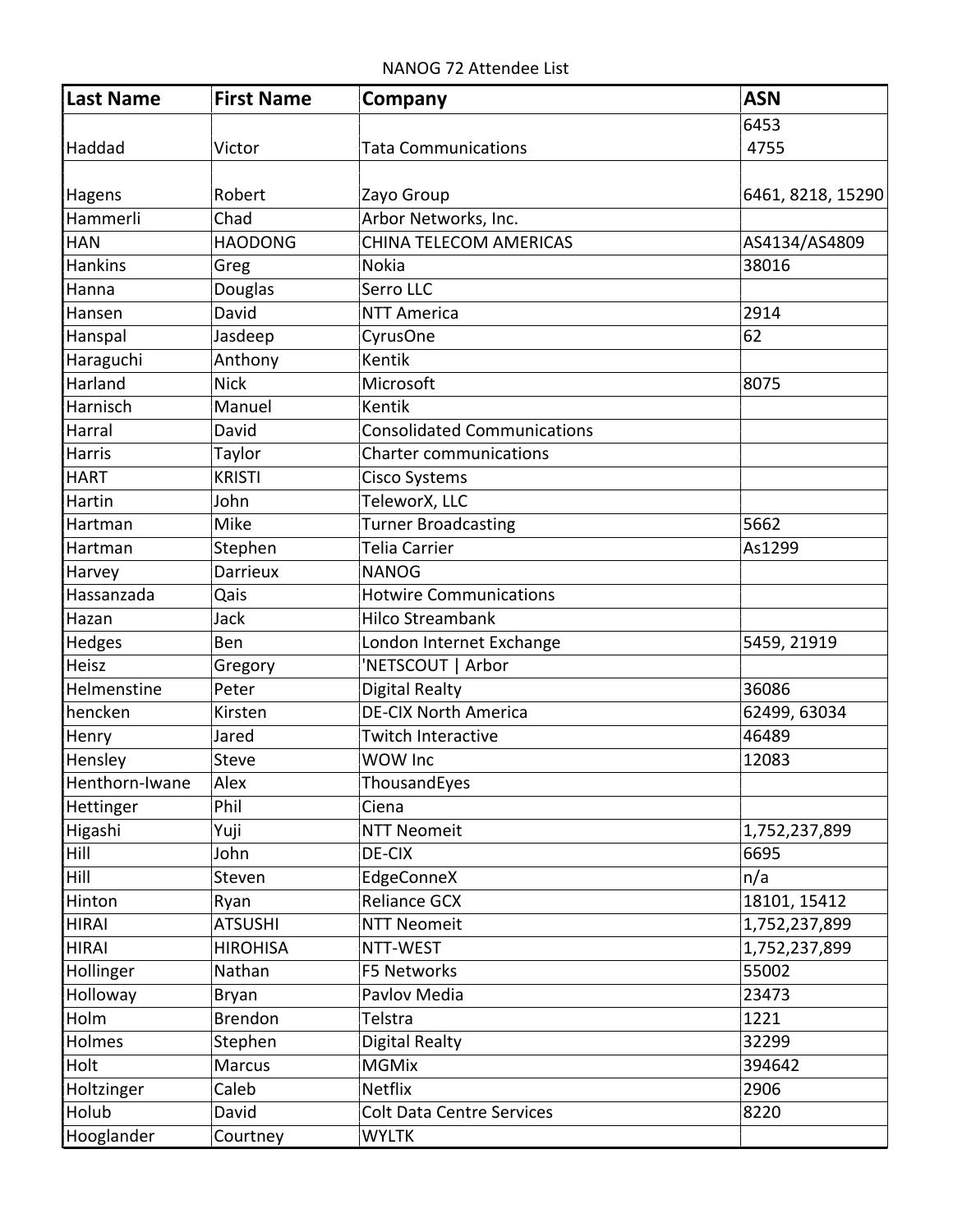NANOG 72 Attendee List

| <b>Last Name</b> | <b>First Name</b> | Company                              | <b>ASN</b>   |
|------------------|-------------------|--------------------------------------|--------------|
| Hoose            | Peter             | facebook                             | AS32934      |
| Horkey           | Michael           | Imperva                              | 19551        |
| Horton           | <b>Thomas</b>     | <b>Approved Networks</b>             |              |
| Houtz            | Dan               | Vidscale                             | 47254        |
| Howard           | Ben               | CyrusOne                             | 62           |
| Howard           | Lee               | Retevia                              |              |
| Howser           | Christie          | <b>NTT Communications</b>            | 2914         |
| Hoyos            | Andrew            | <b>Hoyos Consulting LLC</b>          | 53597        |
| Hsu              | Nelson            | Oracle Dyn                           |              |
| Hudson           | Alicca            | Precision Optical Transceivers, Inc. |              |
| Hughes           | Aaron             | 6connect                             | 8038         |
| Hughes           | Stacy             | Engineer                             |              |
| Hurst            | Daniel            | City of Thomasville                  |              |
| <b>Hutchens</b>  | Edward            | <b>Cisco Systems</b>                 | 109          |
| <b>Hutchins</b>  | Joshua            | Syniverse Technologies               | 22870        |
| Hutchinson       | lan               | iRis Networks                        | 11758        |
| Hutchison        | Tine              | Verizon Digital Media Services       | 15133        |
| Inman            | Andrew            | <b>Arbor Networks</b>                | AS20052      |
| Ishizuki         | Sayaka            | KDDI/TELEHOUSE                       | 2516         |
| Izbicki          | Leo               | Twitch.tv                            | 46489        |
| Jackman          | Chris             | <b>RCN</b>                           | 6079         |
| Jacoby           | Peter             | <b>RCN Cable</b>                     | 6079         |
| Jain             | Bhawna            | Telia Carrier                        | 1299         |
| James            | Gary              | SummitIG                             |              |
| Jameson          | Tanja             | Windstream                           |              |
| Janota           | Adam              | Equinix                              |              |
| Jarrett          | Erik              | Network Utility Force                | AS394345     |
| Jenkins          | Jason             | <b>Silver Star Communications</b>    | 26223        |
| Jenssen          | Richard           | <b>Arbor Networks</b>                | 20052        |
| Johnson          | Alastair          | <b>Nuage Networks from Nokia</b>     | 15288        |
| Johnson          | Alex              | VeriSign INC.                        |              |
| Johnson          | <b>Brian</b>      | Walker & Associates                  | 65535        |
| Johnson          | Jhamel            | <b>Gwinnett Technical College</b>    |              |
| Johnson          | Tom               | Indiana Gigapop                      | AS19782      |
| Johnston         | Christopher       |                                      |              |
| Jones            | Limor             | Spark NZ                             | 4648         |
| Jun              | James             | <b>TOWARDEX</b>                      | 27552, 22147 |
| Kablan           | Murad             | Stateless, Inc                       |              |
| Kacprzynski      | Tom               | VidScale                             | 47254        |
| Kadunce          | Wendell           | <b>Colt Technology Services</b>      | 8220         |
| Kalburgi         | Surya Prakash     | Juniper Networks                     |              |
| Kalegaric        | <b>Steve</b>      | Juniper Networks                     |              |
| kamtha           | Carlos            | Solidnet                             | AS18607      |
| Kasmai           | Kevin             | <b>PCCW Global</b>                   | 3491         |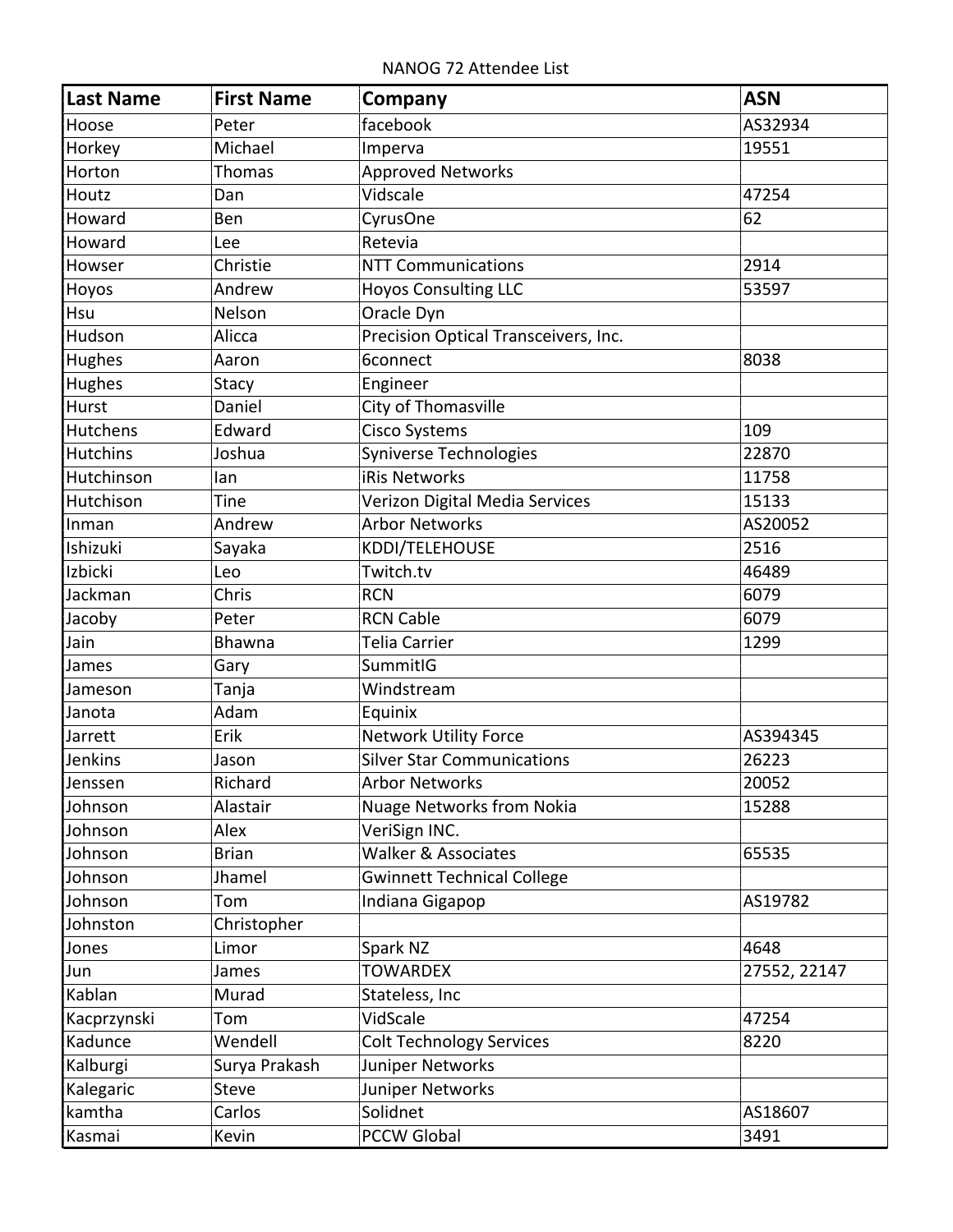NANOG 72 Attendee List

| Last Name              | <b>First Name</b>    | Company                               | <b>ASN</b>    |
|------------------------|----------------------|---------------------------------------|---------------|
| Kathirvelu             | Ravi                 | Juniper Networks                      |               |
| Kaufman                | Timothy              | Linode/PhillyIX                       | 6,394,954,033 |
| Kautz                  | Bill                 | Coriant                               |               |
| Kazmierczak            | Art                  | <b>Telia Carrier</b>                  | 1299          |
| Kelly                  | <b>Bartow</b>        | Packet Design, LLC                    | AS 22526      |
| Kendrick               | Carl                 | <b>GTT</b>                            |               |
| Keni                   | Durgesh              | <b>George Mason University</b>        |               |
| Kennedy                | L Sean               | Verizon                               | 2828          |
| Kesavan                | Archana              | ThousandEyes                          |               |
| Kfir                   | Aviv                 | Mellanox                              |               |
| Khezri                 | Manouch              | <b>Volta Networks</b>                 |               |
| khoo                   | andrew               | amaysim                               | 136019        |
| Kierzewski             | Stephen              | Cogent                                | 174           |
| KIM                    | <b>ERWIN</b>         | Radware                               |               |
| Kim                    | Jen                  | Secure64                              |               |
| Kim                    | Ju                   | University of California, Los Angeles | 52            |
| Kirkness               | Jonathan             | <b>Shaw Communications</b>            | 6327          |
| Kiser                  | Timothy              | Colo Atl                              |               |
|                        |                      |                                       | 7843          |
|                        |                      |                                       | 20115         |
| Knopps                 | <b>Brian</b>         | Charter/Spectrum<br><b>Vitex LLC</b>  | 33588         |
| Ko<br>Koch             | Michael<br>Alexander | <b>Telia Carrier</b>                  | 1299          |
| Kolman                 | Bill                 | Kentik                                |               |
|                        | Yuri                 |                                       |               |
| Kolomiyets<br>Korsback | Fredrik              | Corsa Technology Inc.<br>NORDUnet A/S |               |
| Korshunov              | Mikhail              | Cisco                                 | 2603, 1653    |
| Kosters                | Mark                 | <b>ARIN</b>                           |               |
| Kottakota              | Anil                 |                                       | 16417         |
| Kottler                | Sam                  | Cisco Systems<br>GItHub, Inc.         | 36459         |
|                        |                      |                                       |               |
| Kovac                  | Ron<br>Robert        | <b>Ball State University</b><br>Ciena | 20452         |
| Kratz                  |                      |                                       |               |
| <b>Krauss</b>          | David                | Ciena Corporation                     |               |
| Krikor                 | Gebran               | Oracle                                | 31898         |
| Kumari                 | Warren               | Google                                | 15169         |
| Kurita                 | Ryo                  | <b>KDDI America / TELEHOUSE</b>       | AS2516        |
| Kwak                   | Seok Ho              | Verisign                              | 26415, 7342   |
| Kwon                   | Taekyoung<br>Damion  | SNU                                   | 12213         |
| Lackamp                |                      | Cyxtera Technologies                  |               |
| Lad                    | Mohit                | ThousandEyes                          | 394101        |
| Lagerfeldt             | Carl Fredrik         | Telia Carrier                         | 1299          |
| Laidlaw                | Robert               | Google                                | 15169         |
| Lakshminarayan         | Mohan                | Ciena                                 |               |
| Lamar                  | Michael              | Southern Telecom Inc                  |               |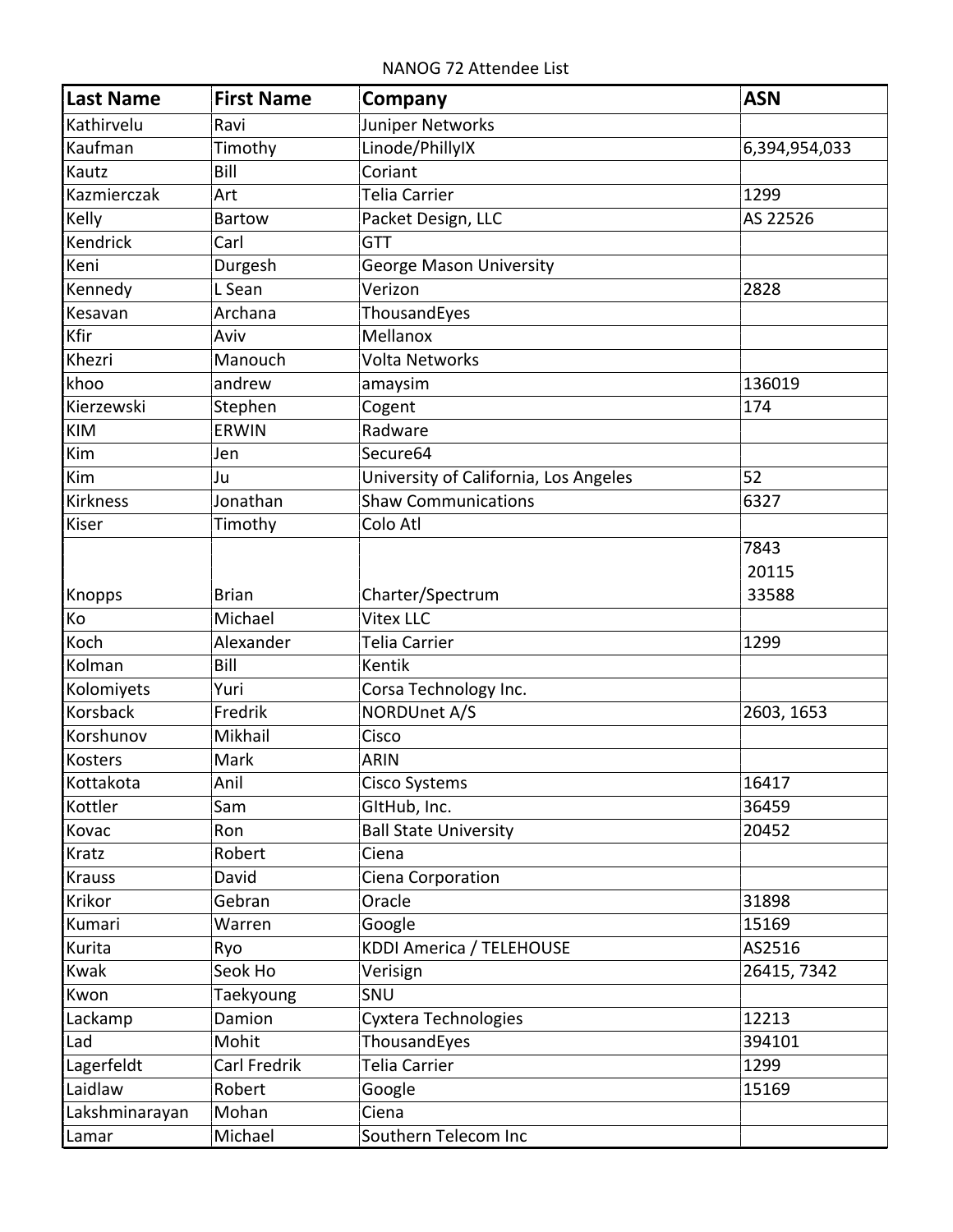NANOG 72 Attendee List

| Last Name         | <b>First Name</b> | Company                                      | <b>ASN</b>     |
|-------------------|-------------------|----------------------------------------------|----------------|
| Landry            | Ryan              | Fastly                                       | 54113          |
| Lang              | <b>Barrs</b>      | Finisar Corporation                          |                |
|                   |                   |                                              | 15169, 36040,  |
|                   |                   |                                              | 36561, 43515,  |
| <b>LaPerriere</b> | Sylvie            | Google                                       | 19527          |
|                   |                   |                                              | 27299, 55195,  |
| Latour            | Jacques           | <b>CIRA</b>                                  | 394354         |
| latzko            | alexander         | servercentral                                | 23352          |
| Lauer             | Laura             | <b>Ball State University</b>                 |                |
| Laufersweiler     | <b>Steve</b>      | Ascent                                       |                |
| Le Valladon       | Lily              | Digital Realty                               |                |
| Leahy             | Eric              | Workday                                      | 18465          |
| Lee               | <b>Brian</b>      | vXchnge, LLC                                 |                |
| Lee               | Louie             | Google Fiber                                 | 16591          |
| Leibfreid         | Ronald            | Equinix                                      | 17819          |
| Leonard           | Drew              | UpStack Inc.                                 |                |
| Leone             | Andrea            | Juniper Networks                             |                |
| Levin             | Jerry             | EdgeConnex                                   |                |
| Levy              | Nimrod            | AT&T                                         | 7018           |
| Lewan             | <b>Brett</b>      | Microsoft                                    | 8075           |
| Lewis             | <b>Thomas</b>     | Louisiana Optical Network Infrastructure     | 32440          |
| Ley               | Daniel            | Packet Design                                |                |
| Li                | Ruth              | China Telecom Americas                       | 4134           |
| Link              | Jessica           | <b>Netflix</b>                               | 2906           |
| Littlewood        | Paul              | Ciena                                        |                |
| Loch              | Kevin             | <b>QTS Data Centers</b>                      | 4136           |
| Lodenquai         | Lillian           | <b>Cogent Communications</b>                 | 174            |
| LOGEMAN           | <b>SCOTT</b>      | <b>Quanta Telecommunication Services LLC</b> |                |
| Lomax             | Eric              | <b>ARBOR</b>                                 |                |
| Lombard           | Joshua            | Juniper Networks                             |                |
| Lombera           | Edgar             | Serro LLC                                    |                |
| Lomonaco          | Jason             | Internet2                                    | 11537, 11164   |
| Long              | Eric              | WOW Inc                                      | 12083          |
| Lord              | Peter             | <b>Colt Technology Services</b>              | 8220           |
| Lotfi             | Hossein           | Tesuto                                       |                |
| Louis             | Ferraro           | Telia Carrier                                | 1299           |
| Lubeck            | John              | Midco                                        | 11232          |
| Lucarelli         | <b>JOE</b>        | <b>Integration Partners</b>                  |                |
| Lucente           | Paolo             | <b>NTT Communications</b>                    | 2914           |
| Lyamin            | Alexander         | <b>Qrator CZ</b>                             | 197068, 200449 |
| Mac Ban           | Ryan              | <b>Forward Networks</b>                      |                |
| Machado           | Monika            | Oracle - OCI                                 | 31898          |
| Machen            | Chris             | CyrusOne                                     | 62             |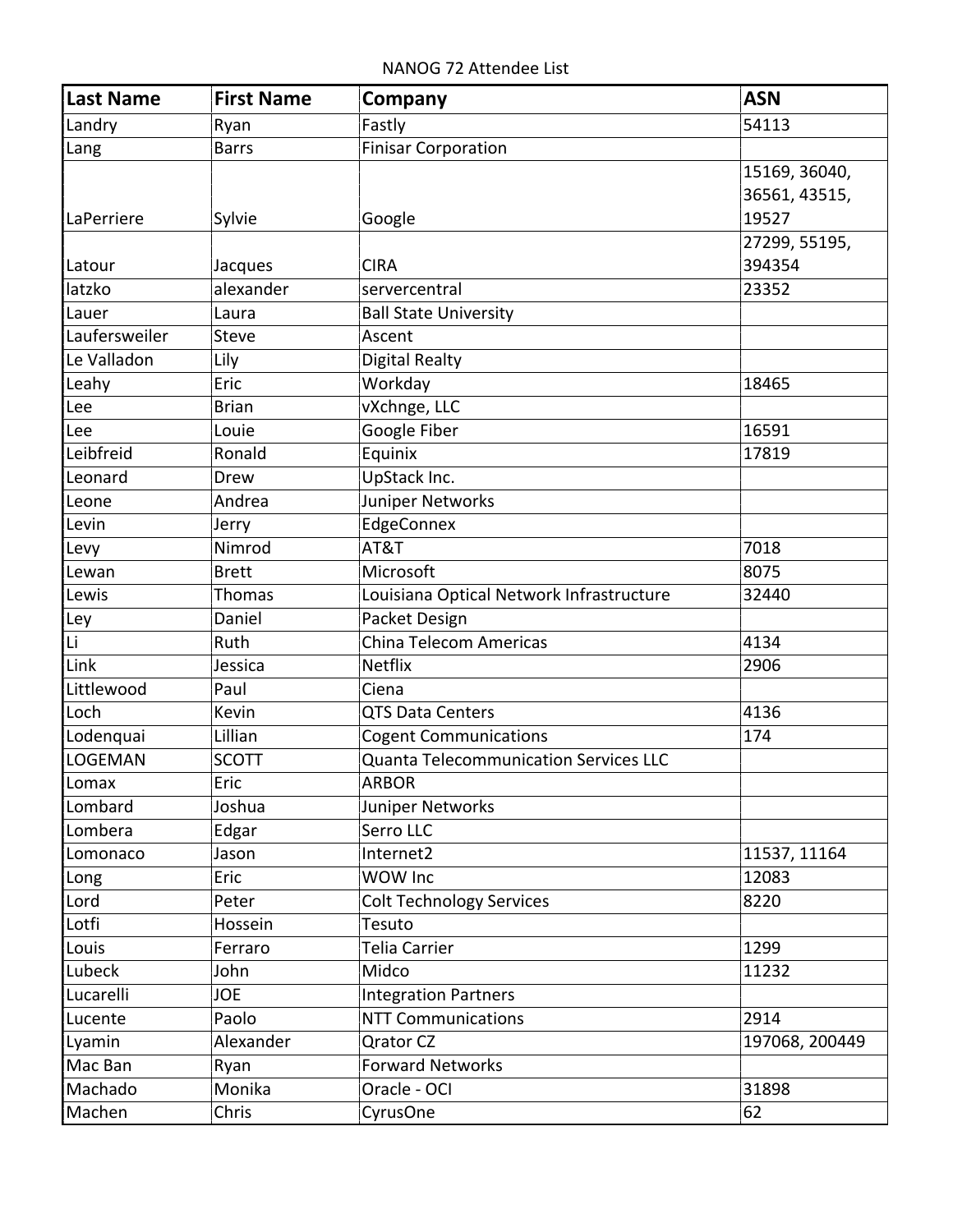NANOG 72 Attendee List

| Last Name        | <b>First Name</b> | Company                                            | <b>ASN</b>      |
|------------------|-------------------|----------------------------------------------------|-----------------|
|                  |                   |                                                    | 15412           |
| macri            | john              | Reliance- GCX                                      | 18101           |
| Madley           | Scott             | Cisco Systems                                      |                 |
| Maggio           | Lew               | PacketFabric                                       | Lew Maggio      |
| Magrassi         | Mauro             | <b>MIX Milano</b>                                  | 16004           |
| Mahoney          | Daniel            | Internet Systems Consortium                        | 1280/3557       |
| Mainer           | Mike              | Twitch                                             | 46489           |
| Maj              | Tomas             | Inphi                                              |                 |
|                  |                   | Ball State University - Center for Information and |                 |
| Majkowski        | Kasia             | <b>Communication Sciences</b>                      |                 |
|                  |                   |                                                    | 2734/19996/3218 |
| Malayter         | Chris             | CoreSite                                           | 4               |
| Malkowski        | Derek             | <b>TELEHOUSE America</b>                           | 13538           |
| Mannil           | Jithun            | Akamai Technologies                                | 20940           |
| Maravic          | Sinisa            | Akamai Technologies                                | 20940           |
| Marcy            | Matthew           | <b>Digital Realty</b>                              | 36086           |
| Marr             | Joe               | Facebook                                           |                 |
| Marra            | William           | <b>Meridian Fiber Group</b>                        |                 |
| Martin           | Jonny             | <b>Limelight Networks</b>                          | 22822           |
| Martsin          | levgen            | <b>BICS SA</b>                                     | 6774            |
| Mascitto         | Marco             | Siama Systems                                      |                 |
| Masse            | Tim               | LightRiver Software                                |                 |
| Mather           | <b>Brian</b>      | CyrusOne                                           | 62              |
| Matte            | Phil              | AMS-IX, USA                                        | 1200            |
| Matthies         | Patrick           | Facebook                                           | 32934           |
| Mauch            | Jared             | Akamai                                             | 20940           |
| Maurer           | Matthias          | Deutsche Telekom AG                                | 3320            |
| Mayes            | Ian Edward        | Juniper Networks                                   |                 |
| McAdams          | Jeff              | Appriss                                            | 19783           |
| McCauley         | Jeff              | SummitIG, LLC                                      |                 |
| <b>McCormick</b> | Andrew            | Ekinops                                            |                 |
| McCredie         | <b>Miles</b>      | <b>GDT</b>                                         | 18480           |
| McCullough       | David             | Megaport                                           | 132863          |
|                  |                   |                                                    | 13703, 18863,   |
| McDonald         | Joshua            | Virtual Citadel                                    | 22626           |
| McEachin         | Jason             | <b>Corero Network Security</b>                     |                 |
| McGeary          | Jim               | <b>PCCW Global</b>                                 |                 |
| McGonagle        | John              | DHD.com                                            |                 |
| <b>McInnis</b>   | Dan               | <b>Netflix</b>                                     | 2906            |
| McIntosh         | Colin             | Netflix                                            | 2906            |
| McKay            | Fearghas          | Flexoptix GmbH                                     | 199121, 5608    |
| McLay            | Chris             | Socket Telecom LLC                                 | 4581            |
| McLendon         | William           | Layer 3 Communications                             | 55091           |
| McMillen         | Alexander         | OPAQ Networks, Inc.                                | 25885           |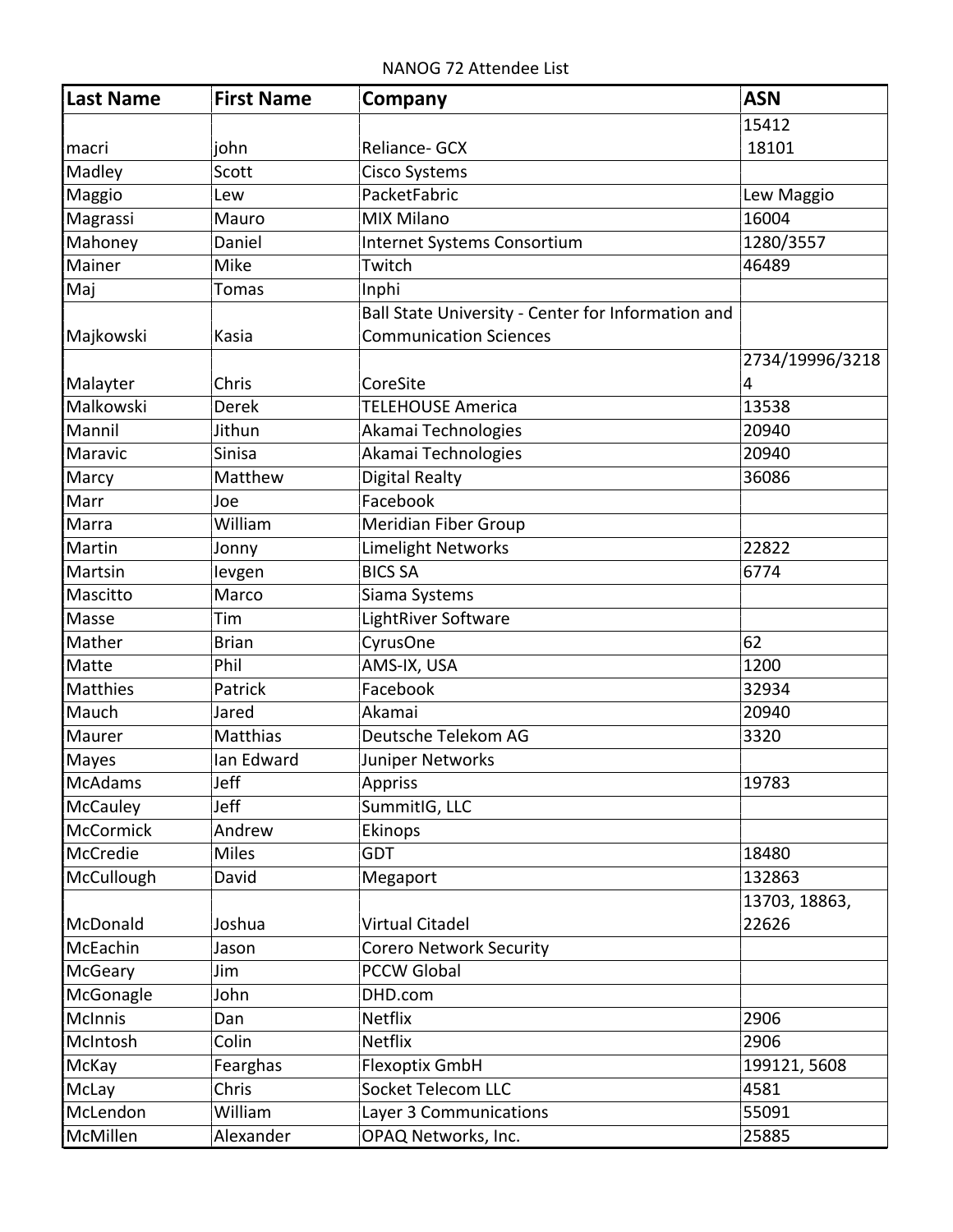NANOG 72 Attendee List

| Last Name      | <b>First Name</b> | Company                                | <b>ASN</b>   |
|----------------|-------------------|----------------------------------------|--------------|
| McMurtry       | Sanford           | Akamai Technologies                    |              |
| McPherson      | Danny             | Verisign                               |              |
| Meacham        | Daniel            | <b>Approved Networks</b>               |              |
| Meany          | Steven            | <b>Information Transport Solutions</b> | AS62632      |
| Mehta          | Abhimanyu         | eBay                                   | 11643        |
| Mehta          | Harsh             | Akamai Technologies                    | 20940        |
| Meltzer        | Daniel            | Sabey Data Centers                     | 55264        |
| <b>MENDOZA</b> | <b>ADAN</b>       | VTX1                                   | 17293        |
| Menser         | Charles           | <b>Network Utility Force</b>           |              |
| mereddy        | sandeep reddy     | charter communications                 | 784,320,115  |
| Merrill        | Kelly             | Pavlov Media                           | 23473        |
| Meuse          | <b>Steve</b>      | Kentik                                 | 6169         |
| Meyer          | Norman            | Midco                                  | 11232        |
| <b>Meyers</b>  | Don               | Inphi                                  |              |
| Mihalek        | <b>Brendan</b>    | <b>iRiS Networks</b>                   | 11758        |
| Miller         | <b>Brian</b>      | <b>Clemson University-Networking</b>   |              |
| Miller         | Johnny            | <b>DHD</b>                             |              |
| Miller         | Joshua            | Georgia Department of Transportation   | 17107        |
| Miller         | Nathan            | Twitter                                | 13414        |
| Millington     | Greg              | Juniper Networks                       |              |
| <b>Mills</b>   | Adam              | Roblox AS22697                         | AS22697      |
| Mitev          | Ognian            | <b>Charter Communications</b>          | 7843, 20115  |
| Moore          | Joe               | Imperva                                | 19551        |
| Moore          | Patrick           | Itential                               |              |
| Moran          | Jay               | <b>First Data</b>                      | 112,731,668  |
| Moreno         | Alex              | <b>PCCW Global</b>                     | 3491         |
| Morishima      | Takamasa          | KDDI/TELEHOUSE                         | 2516         |
| Morris         | Tina              | <b>Amazon Web Services</b>             | 16509        |
| Morrison       | David             | Bandwidth                              | 12130        |
| Morrison       | Shawn             | Comcast                                | 7922         |
| Motes          | Jeff              | Cologix                                | 8001         |
| Moyer          | Pete              | Nokia                                  |              |
| Muggli         | Jim               | <b>Network Utility Force</b>           |              |
| Mughal         | Ali               | Juniper Networks                       |              |
| Mukai          | Masaru            | <b>KDDI</b>                            | 2516         |
| Mukai          | Shu               | <b>KDDI</b>                            | 2516         |
| Muller         | Erik              | <b>Network Utility Force</b>           |              |
| <b>Mullins</b> | Matt              | Internet2                              | 11537, 11164 |
| Murphy         | Bob               | Finisar                                |              |
|                |                   |                                        | 12008, 3066, |
| Murphy         | Dan               | Neustar                                | 16668        |
| Myasoedov      | Sergey            | <b>NetArt Group</b>                    | 30738        |
| <b>Myers</b>   | Chad              | Intercontinental Exchange Inc.         |              |
| Myles          | Josh              | <b>TOWARDEX</b>                        | 27552        |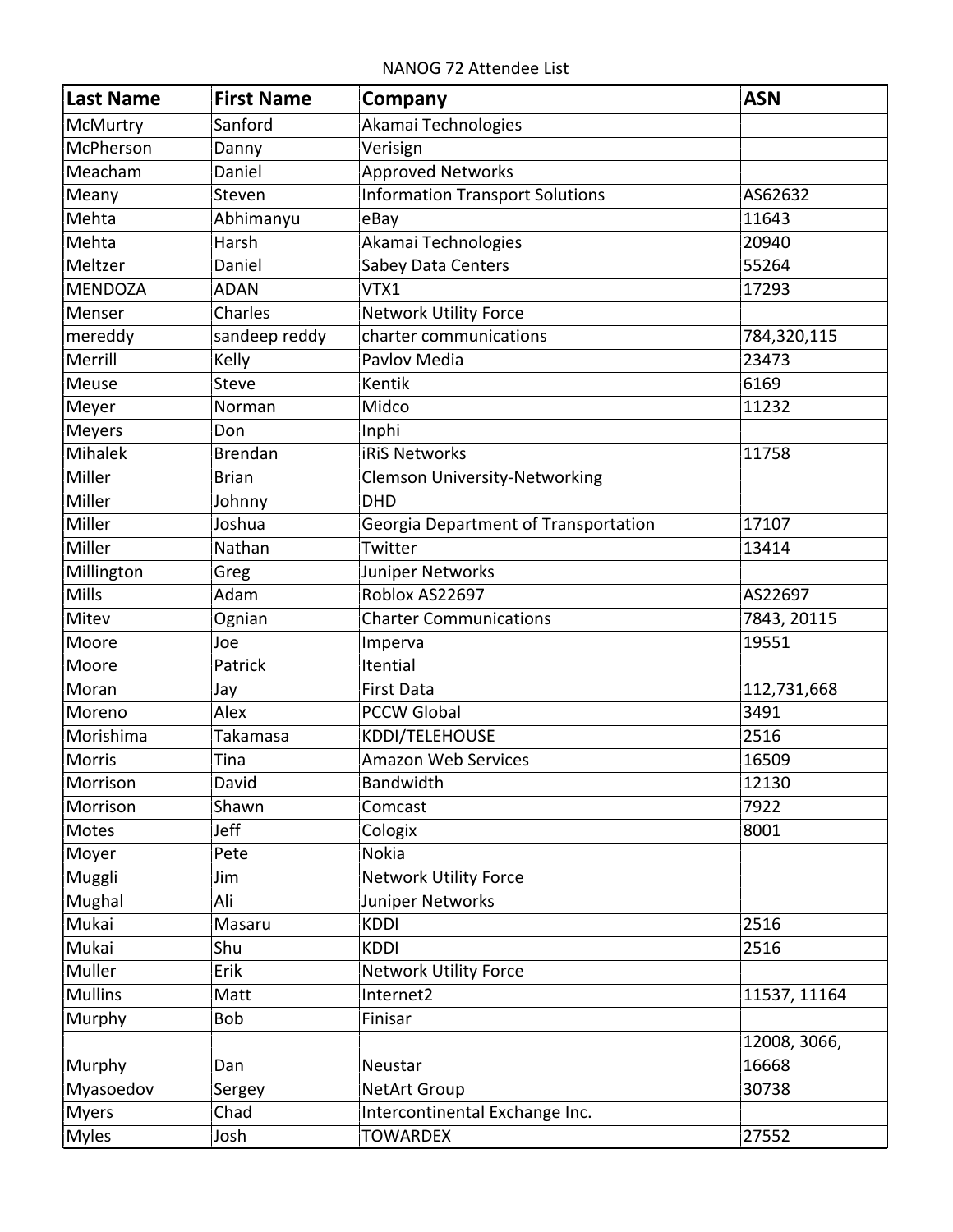NANOG 72 Attendee List

| Last Name      | <b>First Name</b> | Company                                  | <b>ASN</b>    |
|----------------|-------------------|------------------------------------------|---------------|
| Nabors         | <b>Brian</b>      | WOW! Internet, Cable and Phone           | 12083         |
| <b>NADAOKA</b> | YUKIKO            | JPIX (Japan Internet Exchange Co., Ltd.) | 7527          |
| Nagy           | Les               | LightRiver                               |               |
| Nainar         | Nagendra Kumar    | Cisco                                    |               |
| Nair           | Suraj             | <b>George Mason University</b>           |               |
| Nakazawa       | Hisashi           | <b>JPNAP</b>                             | 7521          |
| nassiri        | ahmad             | A10 Networks                             |               |
| <b>Natiuk</b>  | David             | F5 Networks                              | 55002         |
| Navarre        | Barry             | Southern Telecom Inc.                    |               |
| Navas          | Hector            | <b>Telefonica</b>                        | 12956         |
| Neely          | Kevin             | Tierpoint                                |               |
| Neupert        | Robert            | <b>Telamon Corporation</b>               |               |
| Nevolo         | Darren            | <b>OSI HARDWARE</b>                      |               |
| Newby          | Hunter            | <b>Newby Ventures</b>                    |               |
| Niederloh      | Tom               | <b>EXFO</b>                              |               |
| Nikoletich     | Jeffrey           | Xfernet                                  | 27630         |
| Nipper         | Arnold            | <b>DE-CIX Management GmbH</b>            | 6695          |
| <b>Norris</b>  | Lindsay           | 'NETSCOUT   Arbor                        |               |
| Norton         | Bill              | <b>DrPeering</b>                         | 43531         |
| <b>Nunez</b>   | Gabriel           | SNL                                      | 3562          |
| Nystrom        | Tor               | Digital Realty                           | 36086         |
| O' Grady       | Mark              | City of Thomasville                      |               |
| O'Kelley       | Michael           | Southern Telecom Inc.                    |               |
| O'Leary        | Penelope          | Addrex                                   |               |
| O'Meany        | Monica            | Asteroid International                   | 59964         |
| O'Neill        | Keith             | MediaMath                                | 30419         |
| Okamoto        | Kyle              | Verizon Digital Media Services           | 15133         |
|                |                   |                                          | 13703, 22626, |
| Oken           | Michael           | Virtual Citadel                          | 18863         |
| Oligny         | Joe               | PacketFabric                             | 4556          |
| Olson          | Tyler             | Ciena                                    |               |
| Osborn         | Jeff              | <b>ISC</b>                               | 3557          |
| Osman          | Michael           | Coinbase                                 |               |
| Oughton        | Christine         | Integra Optics Inc.                      |               |
| Ozerden        | Ersin             | <b>GTT</b>                               | 3257          |
| Pacheco        | Joel              | McAllen Data Center (MDC)                | 27420         |
| Palay          | Dan               | <b>NTT Communications</b>                | 2914          |
| Palmieri       | Patrick           | MediaMath                                | 30419         |
| Palmisano      | Andrew            | Cisco                                    |               |
| <b>PANDEY</b>  | <b>VIVEK</b>      | Oracle                                   | 7160          |
| Pandula        | Shyam             | <b>George Mason University</b>           |               |
| Paradis        | David             | <b>Bell Canada</b>                       |               |
| Pardo          | Juan              | <b>VTX Communications</b>                | AS17293       |
| Parker         | Gregori           | Twitter                                  | 13414         |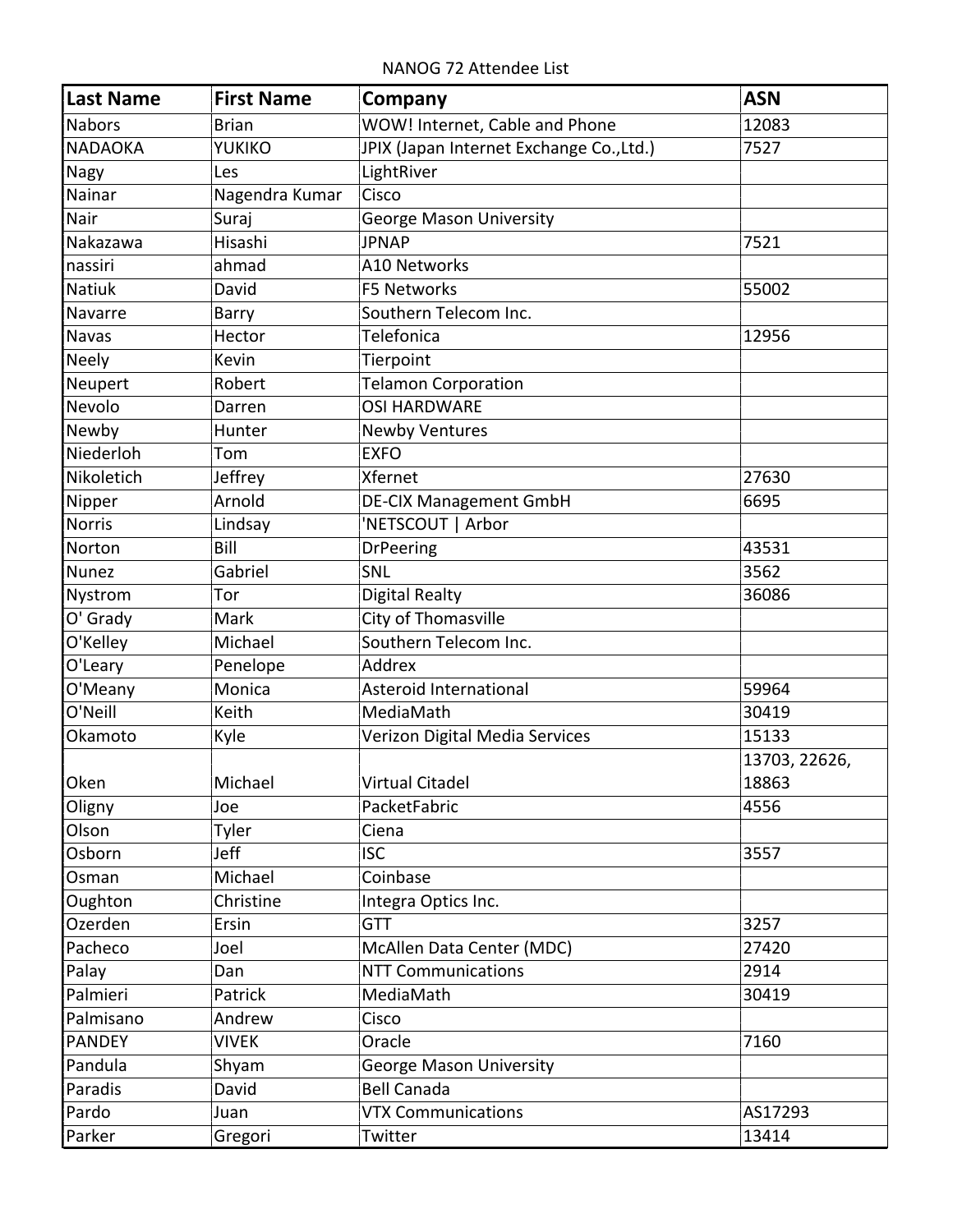NANOG 72 Attendee List

| <b>Last Name</b> | <b>First Name</b> | Company                           | <b>ASN</b>                          |
|------------------|-------------------|-----------------------------------|-------------------------------------|
| Parker           | Timothy           | Flexential                        | 13649                               |
| Parris           | Barry             | <b>Digital Realty</b>             | 36086                               |
| Parsons          | Kat               | Microsoft                         | 8075                                |
| Parwaiz          | Ali               | CyrusOne                          | 62                                  |
| Pascucci         | Ivo               | <b>Telia Carrier</b>              | 1299                                |
| Patterson        | Scott             | Arbor Networks, Inc.              |                                     |
| Paulsen          | Gaige             | Haste                             | 16668 (ClueTrust)<br>395020 (Haste) |
| Pazahanick       | Jeff              | <b>Datalink</b>                   | 65535                               |
| Peacock          | Andrew            | CenturyLink                       | 3356, 209                           |
| Pearson          | Guy               | <b>Bank of America</b>            |                                     |
| Pearson          | Tony              | Finisar                           |                                     |
| Peczynski        | Alex              | <b>Ball State University CICS</b> |                                     |
| Pellagatti       | Gabriella         | Imperva                           |                                     |
| Pendley          | Nathan            | <b>NTT Communications</b>         | 2914                                |
| Pennington       | Rob               | WOW! Internet, Cable and Phone    | 12083                               |
| Pennisi          | Chris             | <b>GCX Reliance</b>               | 18101, 15412                        |
| Penticost        | Steve J           | <b>ADVA Optical Networking</b>    |                                     |
| Perez            | Javier            | Microsoft                         | 8075                                |
| Perez            | Joseph M          | EdgeConneX                        |                                     |
| Pessoa Nunes     | Fabio             | NIC.br                            | 26162                               |
| Peterson         | Andy              | <b>NTT Communications</b>         | 2914                                |
| Philippon        | Jason             | Kentik                            |                                     |
| Phillip          | Jay               | Integra Optics Inc.               |                                     |
| Pierce           | Blair             | <b>Unite Private Networks</b>     | 15164                               |
| Pierce           | Michelle          | Apple, Inc                        | 714, 6185                           |
| Pignotti         | Kendra            | <b>LINX America</b>               | 21919                               |
| Pittman          | Will              | Megaport                          | 132863                              |
| Plimpton         | Ben               | <b>Charter Communications</b>     | 7843                                |
| Plote            | <b>Steve</b>      | <b>Nokia</b>                      |                                     |
| Plunkett         | Steven            | Palantir Technologies Inc         | AS22003                             |
|                  |                   |                                   | 12731,                              |
| Pollok           | Sascha            | <b>IPHH</b>                       | 9033                                |
| Pool             | Dave              | Verisign                          |                                     |
| Potter           | Amy               | <b>Hilco Streambank</b>           |                                     |
| Powell           | <b>Steve</b>      | CenturyLink                       | AS3356                              |
| Prine            | Joel              | CableONE                          | 11492                               |
| Provo            | Joe               | Google                            | 36039                               |
| Provo            | Ren               | Apple Inc.                        | 714, 6185                           |
|                  |                   |                                   | 701, 702, 703,                      |
| pucik            | joseph            | Verizon                           | 14551                               |
| Pyeatt           | Gene              | <b>Unite Private Networks</b>     | 15164                               |
| Quesada          | Christopher       | Verisign                          | 7342                                |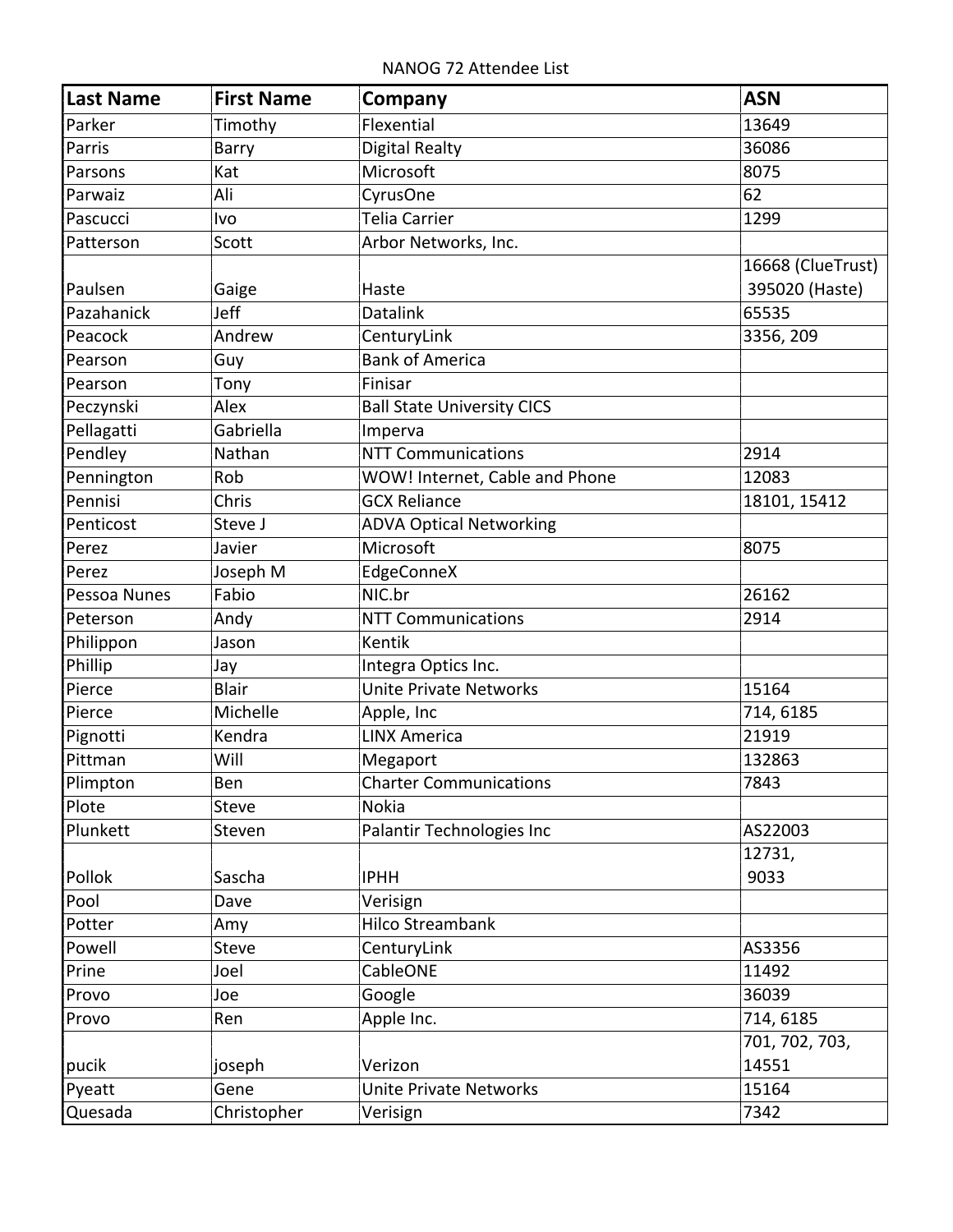NANOG 72 Attendee List

| Last Name           | <b>First Name</b>                 | Company                                | <b>ASN</b>    |
|---------------------|-----------------------------------|----------------------------------------|---------------|
|                     |                                   |                                        | 209 3356 3908 |
| <b>Quinn</b>        | Aaron                             | CenturyLink                            | 3910          |
| Rahil               | Rao Ahmad                         | <b>George Mason Unversity</b>          |               |
|                     |                                   |                                        |               |
| Rajamani            | Kimiyaki Goutham Juniper Networks |                                        |               |
| Ramachandran        | Mahesh                            | Quantcast                              | 27281         |
| Rambo               | Adam                              | Linode                                 | 63949         |
| Ray                 | <b>Brian</b>                      | Arista                                 |               |
| Raymo               | <b>Brad</b>                       | Oath:                                  | 10310         |
| Reddy               | Kumar                             | Cisco                                  |               |
| Redman              | Andrew                            | <b>KEMP Technologies</b>               |               |
| Redys               | David                             | iRis Networks                          | 11758         |
| Reid                | <b>Brian</b>                      | Internet Systems Consortium            | 3557, 1280    |
| Reid                | Leslie                            | EdgeConneX                             |               |
| Reifstenzel         | Jason                             | <b>Carleton University</b>             |               |
| Resendez            | Ovi                               | 910 Telecom                            |               |
| Retana              | Alvaro                            | <b>IETF</b>                            | N/A           |
| Reyna               | Angela                            | Packet Design                          |               |
| Reynolds            | John                              | <b>Adva Optical</b>                    |               |
| <b>Ricewick III</b> | James                             | American Registry for Internet Numbers |               |
| Richards            | Greg                              | Telia Company                          | 1299          |
| Riley               | Xavier                            | Neustar                                |               |
| Ringwelski          | Jeff                              | Facebook                               | 32934         |
| Rinn                | Adam                              | Juniper Networks                       | N/A           |
| Ripley              | Ron                               | <b>Shaw Communications</b>             | 6327, 20365   |
| Rizov               | Ivan                              | <b>UCLA</b>                            |               |
| Robertson           | <b>Blake</b>                      | <b>NTT Communications</b>              | 2914          |
| Robinson            | Kevin                             | Smartoptics                            | SMA455PA      |
| Robinson            | Niall                             | <b>ADVA Optical Networking</b>         |               |
| Robledo             | William                           | Cloudflare, Inc                        | 13335         |
| Rodriguez           | Chad                              | <b>Consolidated Communications</b>     | 6300          |
| Rogers              | Chris                             | University of Pennsylvania             | 55            |
| Roisman             | Dani                              | <b>Amazon Web Services</b>             | 16509         |
| Rokeach             | Jason                             | <b>Consolidated Communications</b>     | 13977, 11401  |
| Rollis              | Stephanie                         | <b>TXO Systems</b>                     |               |
| Romano              | Lynn                              | <b>Charter Communications</b>          | 7843, 20015   |
| Ross                | <b>Brandon</b>                    | <b>Network Utility Force</b>           |               |
| Rossabi             | Tony                              | <b>TierPoint</b>                       |               |
| Roussesau           | Danny                             | Siama Systems                          |               |
| Rowan               | <b>Nick</b>                       | <b>VIAVI Solutions</b>                 |               |
| Roy                 | Basudeb                           | Akamai Technologies                    | 20940         |
| Rubin               | Jonathan                          | <b>PCCW Global</b>                     | 3491          |
| Ryanczak            | Matt                              | Oracle                                 | 31898         |
| Ryburn              | Justin                            | Kentik Technologies                    | 6169          |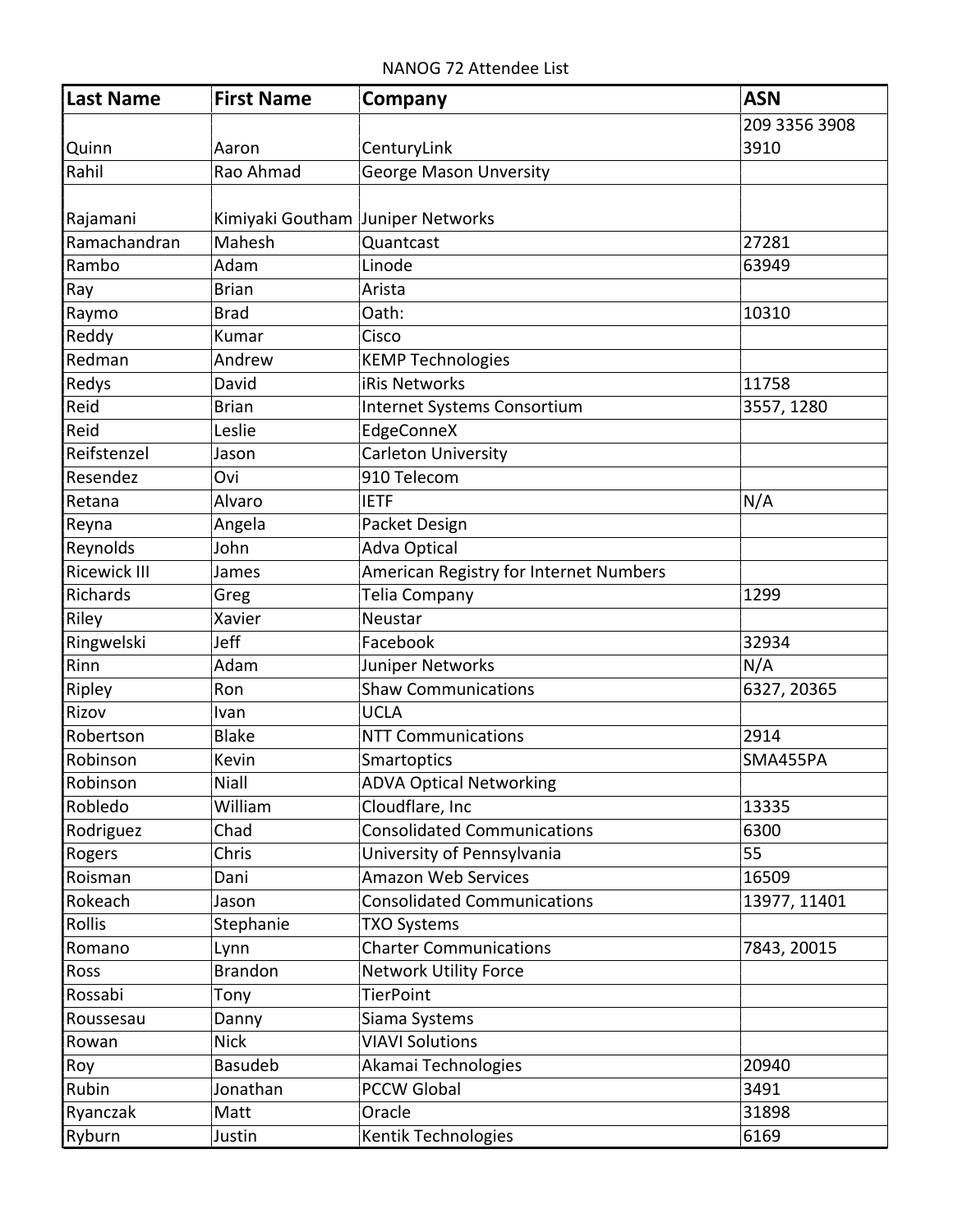NANOG 72 Attendee List

| Last Name   | <b>First Name</b> | Company                               | <b>ASN</b>        |
|-------------|-------------------|---------------------------------------|-------------------|
| Rydarowski  | Joseph            | 1547 Datacenters                      |                   |
| Sakai       | Yoichi            | <b>BBIX</b>                           | 23640             |
| Salazar     | Juan              | <b>McAllen Data Center</b>            |                   |
| Salvage     | Mike              | <b>NTT Communications</b>             | 2914              |
| Salvatore   | Luca              | <b>DigitalOcean</b>                   | 14061             |
| Samassa     | Malamine          | Kennesaw state university             |                   |
| Sankaran    | Sundar            | Ruckus Networks, an ARRIS company     |                   |
| santaluri   | kartik            | eBay, Inc.                            | 11643             |
| Sanz        | Ivan              | Fastly, Inc.                          | 54113             |
| Sarangi     | Swayam            | <b>Cisco Systems</b>                  |                   |
| Sardella    | Alan              | <b>Extreme Networks</b>               |                   |
| Sato        | Hitoshi           | SoftBank Telecom America Corp.        | 17676             |
| Sauer       | Mlke              | Aquacomms                             |                   |
| Saunders    | Emma              | TXO Systems, Inc.                     |                   |
| Saunders    | Freeman           | <b>Turner Broadcasting</b>            | 5662              |
| Savill      | Paul              | CenturyLink                           | 209, 3356         |
| SAY         | <b>GEORGE</b>     | EPS Global, Inc.                      |                   |
| Scarpellino | Michael           | <b>Rutgers University</b>             | 46                |
| Schaefer    | <b>Russ</b>       | <b>Precision Optical Transceivers</b> |                   |
| Schatte     | Daniel            | <b>Charter Communications</b>         | 7843, 20115       |
| Schecter    | Steven            | Akamai Technologies, Inc.             | 20940, 32787      |
|             |                   |                                       | AS 701, 702, 703, |
| Schell      | Jeff              | Verizon                               | 14551             |
| Scherzinger | John              | <b>ADVA Optical Networks</b>          |                   |
| Schissel    | Peter             | <b>Digital Realty</b>                 | 36086             |
| Schleider   | Robert            | <b>Myriad Supply</b>                  |                   |
| Schliesser  | Benson            | <b>Volta Networks</b>                 |                   |
| Schmidt     | Erik              | Comcast                               | 7922              |
| Schmidt     | Nicholas          | DataBank                              | 13767             |
| Schmidtke   | Jaime             | Microsoft                             | 8075              |
| Schoch      | Gavin             | TOWARDEX, MASS IX                     | 27552, 22147      |
| Schubert    | Darren            | Teradata                              |                   |
| Schultz     | John              | AWS                                   |                   |
| Schultz     | Paul              | Google                                | 15169             |
| Schwanke    | Dennis            | Juniper Networks                      |                   |
| Scobbie     | Jason             | <b>Starry Networks Inc</b>            | AS395354          |
| Scott       | Clark             | <b>ADVA Optical</b>                   |                   |
|             |                   |                                       | 12008, 3066,      |
| Seastrom    | Rob               | Neustar                               | 16668             |
| Segrest     | George            | Radware                               |                   |
| Seoni       | Charul            | Verisign                              | 7342              |
| Sevy        | Kenji             | F5 Networks                           | 55002             |
| Shah        | Soham             | University of Colorado Boulder        | AS104             |
| Shaheen     | Tim               | EdgeConnex                            |                   |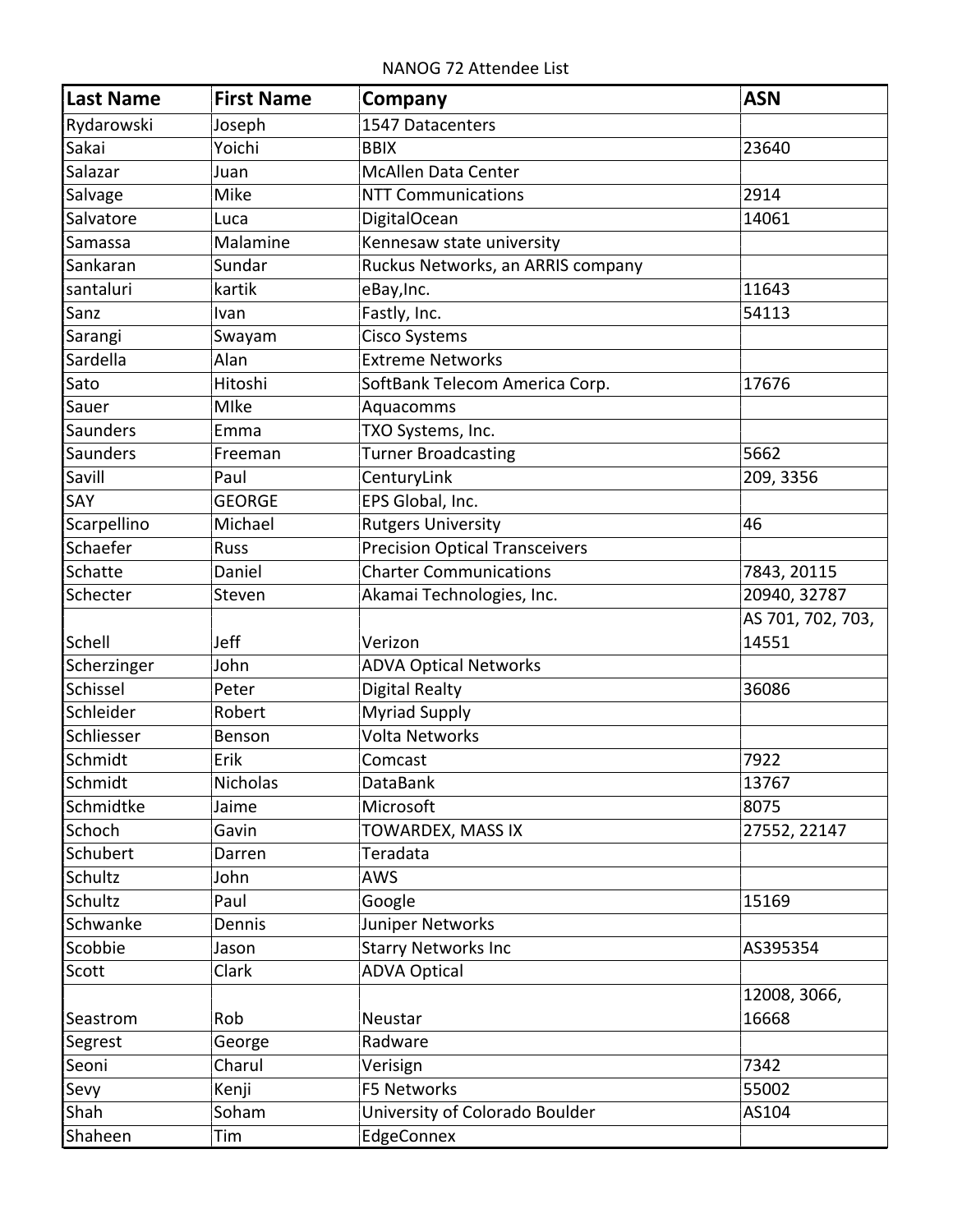NANOG 72 Attendee List

| <b>Last Name</b> | <b>First Name</b>    | Company                               | <b>ASN</b>     |
|------------------|----------------------|---------------------------------------|----------------|
| Shastri          | Madan                | Coriant                               |                |
| Sheldon          | Stacey               | Corsa                                 |                |
| Shepherd         | Greg                 | Cisco                                 |                |
| Sherman          | Erik                 | Orange                                | 5511           |
| Sherman          | John                 | <b>KEMP Technologies</b>              |                |
| Shippey          | Mike                 | Windstream                            |                |
| Shoop            | John                 | <b>Kentik</b>                         |                |
| Sibley           | Chris                | <b>Cox Communications</b>             | 22773          |
| Siegel           | Adam                 | Digital Realty Trust                  |                |
| Siegel           | Dave                 | Centurylink                           | 209, 3356      |
| <b>SILVA</b>     | <b>NOELIA</b>        | <b>Telxius</b>                        | 12956          |
| Silzer           | Scott                | Afilias Canada                        | 12041          |
| Simat            | Gary                 | <b>Total Server Solutions</b>         | 46562          |
| Simpson          | Maureen              | Telia Carrier                         | 1299           |
| Sinatra          | Michael              | <b>Energy Sciences Network</b>        | 293            |
| Sirota           | Julio                | NIC.br                                | 26162          |
| Sitaraman        | Harish               | Juniper Networks                      |                |
| Sivie            | Todd                 | Fujitsu                               |                |
| Sladkevicius     | Mantas               | Epsilon                               | 44356          |
| Smith            | Andrew William       | <b>Bank of America</b>                | 10794          |
| Smith            | <b>Charles Aaron</b> | University of Pennsylvania            | 55             |
| Smith            | Corey                | <b>NCTC</b>                           | 16433          |
| Smith            | Daryle               | Ekinops                               |                |
| Smith            | Eric                 | Routeviews / University of Oregon     | 6447 / 3582    |
| Smith            | Jessica              | <b>Digital Realty</b>                 |                |
| Smith            | Ryan                 | CyrusOne                              | 62             |
| Smith            | <b>Terry</b>         | Google                                | 15169          |
| Snijders         | Job                  | NTT Communications, PeeringDB         | 2914           |
| Snowhorn         | Josh                 | CyrusOne                              | 62             |
| So               | Almira               | PLDT US Ltd.                          |                |
| Sobel            | Dan                  | <b>Precision Optical Transceivers</b> |                |
| Sobocinski       | Eric                 | <b>Arbor Networks</b>                 |                |
| Southern         | Tim                  | Twitter                               | 13414          |
| Sowell           | Jesse                | <b>MIT</b>                            |                |
| spataro          | daniel               | Linode/PhillyIX                       | 6,394,954,033  |
| Sperback         | Geoffrey             | <b>T5 Datacenters</b>                 | 394133, 393596 |
|                  |                      |                                       | 3356           |
|                  |                      |                                       | 3549           |
| Spivey           | Mike                 | Century Link                          | 209            |
| Spring           | <b>Steve</b>         | Kentik                                |                |
| Srikumar         | Aravind              | Juniper Networks                      |                |
| Stankiewicz      | Jim                  | NJEDge.Net                            | 21976          |
| <b>Starr</b>     | Mike                 | <b>OPAQ Networks</b>                  | 25885          |
| Steenbergen      | <b>Richard A</b>     | PacketFabric                          | 4556           |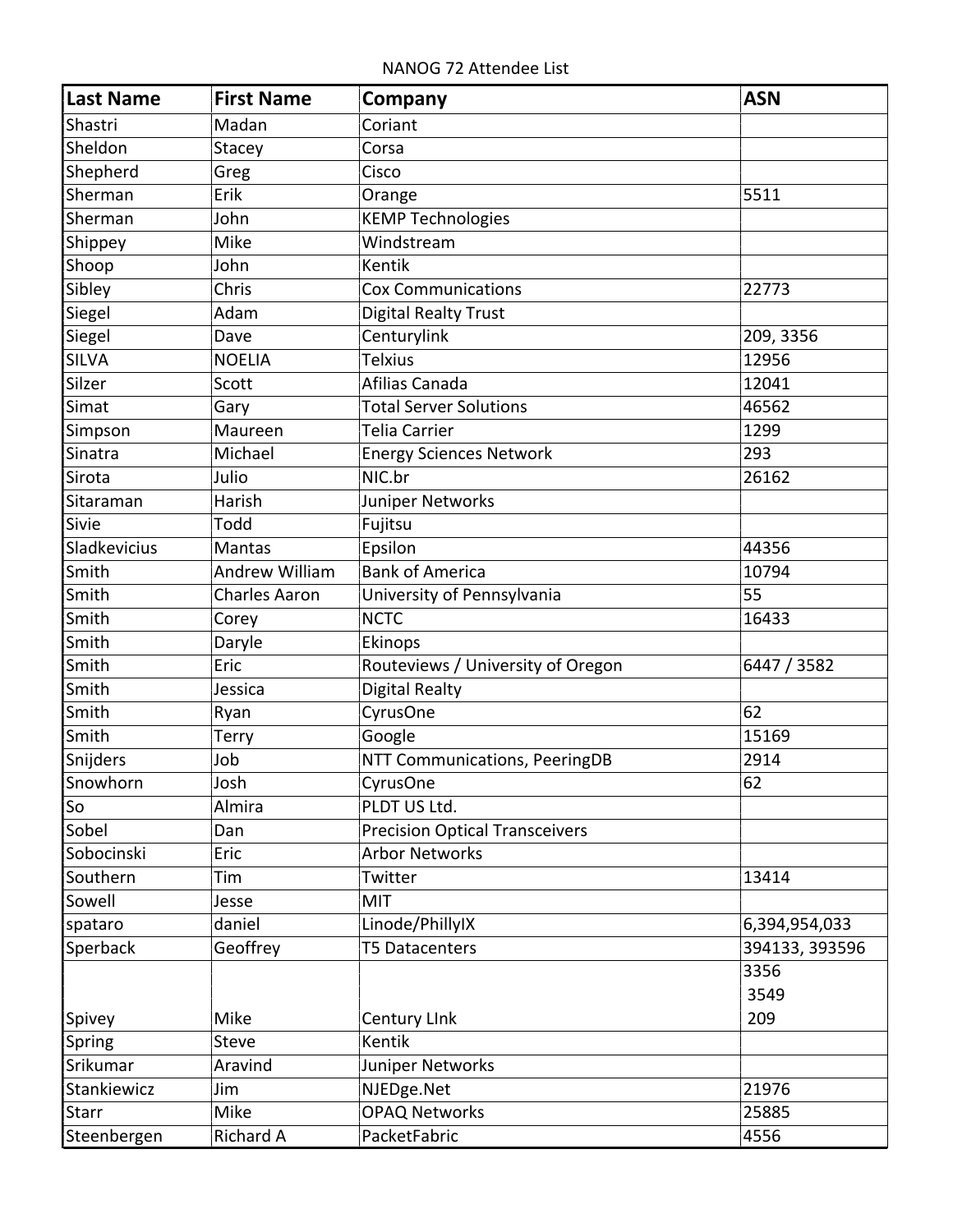NANOG 72 Attendee List

| Last Name      | <b>First Name</b> | Company                               | <b>ASN</b>     |
|----------------|-------------------|---------------------------------------|----------------|
| Stein          | Matt              | Google                                |                |
| Stephens       | Boyd              | Netelysis                             |                |
| Stephens       | Josh              | Itential                              |                |
| Still          | Michael           | <b>Network Utility Force</b>          |                |
| Story          | Robert            | USC-ISI                               |                |
| <b>Strauss</b> | Catharine         | Fastly                                | 54113          |
| Strina         | <b>Nicolas</b>    | Twitch                                | 46489          |
| Stromsness     | Rune              | Lawrence Berkeley National Lab        | 16             |
| <b>Stuart</b>  | Sean              | Verisign                              | 7342 26415     |
| Sturm          | Andreas           | DE-CIX                                | 6695           |
| Sud            | Raman             | <b>Amazon Web Services</b>            | 16509          |
| sugahara       | daisuke           | IIJ                                   | 2497           |
| Sugeno         | Akio              | Telehouse                             | 13538          |
| Sullivan       | Dan               | <b>Myriad Supply</b>                  |                |
| Sumrall        | Scott             | Allied Telecom Group, LLC             |                |
| Surdam         | <b>Steve</b>      | Comcast                               |                |
| Sutterby       | Tyler             | <b>Charter Communications</b>         |                |
| Sutton         | Drew              | Twitter                               | AS13414        |
| Swanson        | Ryan              | <b>Myriad Supply</b>                  |                |
| Swett          | lan               | Google                                | 15169          |
|                |                   |                                       | AS8220         |
| Takahahashi    | Shinsuke (Shin)   | Colt                                  | AS10021        |
| Tantsura       | Jeff              | <b>Nuage Network</b>                  |                |
| Taylor         | Drew              | AMS-IX                                | 1200           |
| Taylor         | Eryn              | 910Telecom                            |                |
| Taylor         | Mike              | Telamon                               |                |
| Taylor         | Scott             | Oracle + Dyn                          | 15135          |
| Taylor         | Teena             | Fujitsu                               |                |
| Temkin         | David             | Netflix                               | 2906           |
| Tendler        | Jaime             | <b>Fujitsu Network Communications</b> |                |
| Thimmesch      | Peter             | Addrex                                |                |
| <b>Thomas</b>  | Gordon            | <b>Corero Network Security</b>        |                |
| Thomas         | Sam               | <b>NTT Communications</b>             | 2914           |
|                |                   |                                       | 701, 702, 703, |
| Tingley        | David             | Verizon                               | 14551          |
| Townsend       | <b>Bryant</b>     | Path Network, LLC                     |                |
| Townsend       | Maurice           | Virtual Citadel                       | 22626 13703    |
| Tracy          | Kirk              | Telia Company                         | 1299           |
| Trask          | TJ                | Facebook                              | 32934          |
| trivette       | joya              | <b>Telia Carrier</b>                  | 1299           |
| Tsuchiya       | Taiji             | ITOCHU Techno-Solutions America, Inc. |                |
| Tucker         | Wayne             | Oracle/OCI                            | 31898          |
| Turner         | Inga              | <b>LINX</b>                           | 5459           |
| Tzvetanov      | Krassimir         | Fastly, Inc.                          |                |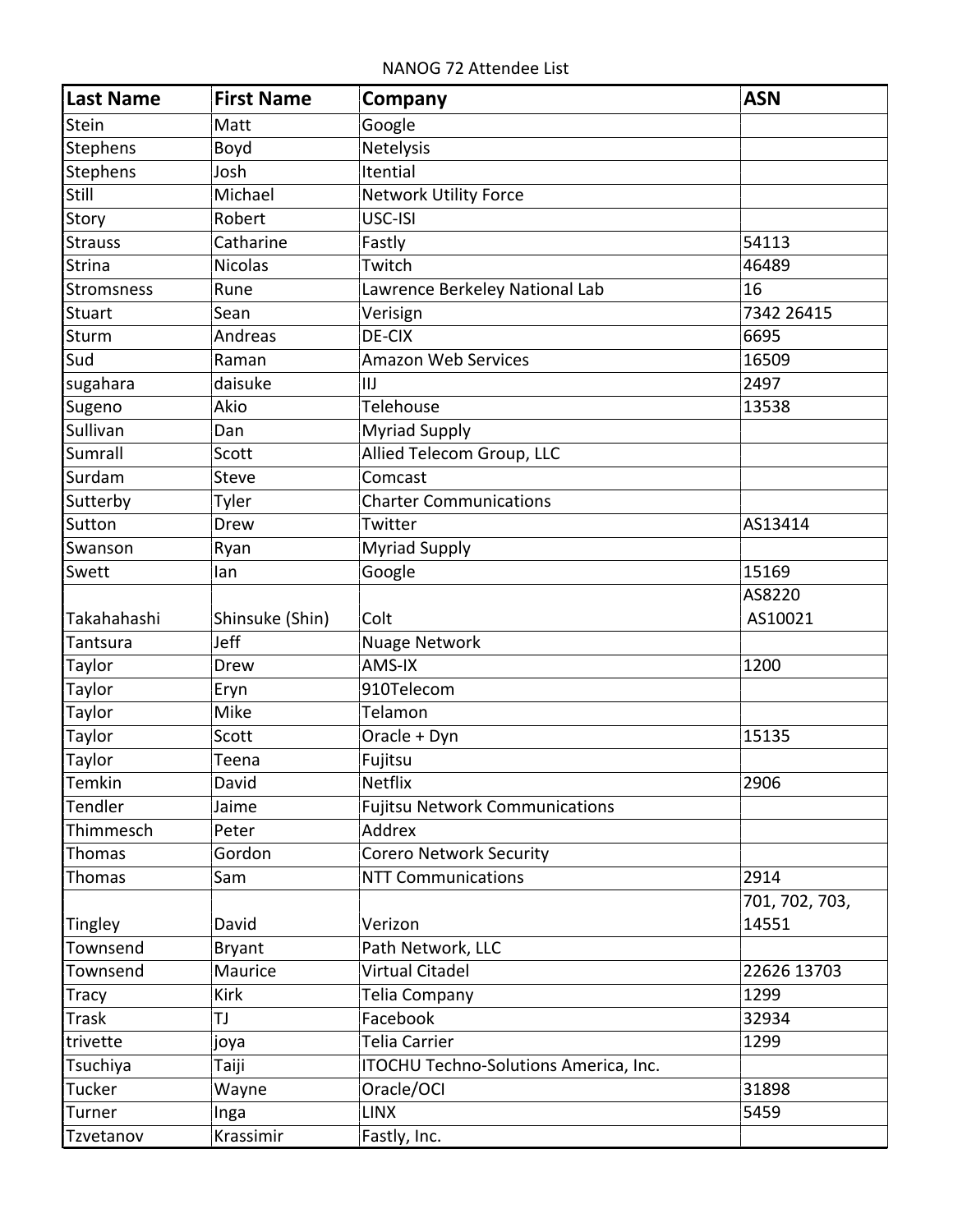NANOG 72 Attendee List

| Last Name      | <b>First Name</b> | <b>Company</b>                       | <b>ASN</b>    |
|----------------|-------------------|--------------------------------------|---------------|
| Uphues         | Jeff              | <b>DC BLOX</b>                       |               |
| Uribe          | Yahel             | <b>Digital Realty</b>                | 36086         |
| Urricariet     | Christian         | Finisar                              |               |
| utsch          | sean              | Google Inc.                          | AS15169       |
| Uz             | Iskender          | <b>Nuage Networks</b>                |               |
| Van Fossen     | Chris             | Google                               | 15169, 36040  |
| Van Horn       | Schuyler          | Fastly                               |               |
| van Mook       | Remco             | Asteroid                             | 41693         |
|                |                   |                                      | 11404, 32107, |
|                |                   |                                      | 22759, 8121,  |
| van Oppen      | John              | Radiate / Wave Division Holdings     | 17017         |
| Van Renterghem | Wouter            | <b>DE-CIX North America</b>          | 63034, 62499  |
| Van Valkenburg | Kyle              | <b>Viavi Solutions</b>               |               |
| VanBeek        | Daniel            | Itential                             |               |
| Vashisht       | Mohit             | Juniper Networks                     |               |
| Venable        | Ben               | State of Alabama                     | 11109         |
| Verda          | Anthony           | Flexential                           |               |
| Verhoef        | Erik              | AMS-IX                               | ,1200         |
| Villarreal     | Albert            | VTX1                                 |               |
| Vogel          | Mike              | Comcast                              | 7922          |
| Vogt           | Paul              | Itential                             |               |
| Voity          | Michael           | The University of Vermont            | 1351          |
| Volk           | Ruediger          | Deutsche Telekom Technik GmbH        | AS3320        |
| Von der Linde  | Peter             | EdgeConneX                           |               |
| Wade           | Chris             | Itential                             |               |
| Wales          | <b>Travis</b>     | <b>Education Networks of America</b> | 11686         |
| Walker         | Adam              | <b>Network Utility Force</b>         |               |
| Walker         | Michael           | <b>Cogent Communications</b>         | 174           |
| Wallach        | Noah              | Oracle // OCI                        | 31898, 46558  |
| Walls          | Bobby             | <b>QTS Data Centers</b>              | 4136          |
| <b>Walters</b> | Barry             | <b>Bell Canada</b>                   |               |
| Ward           | Michael           | Viawest                              | 13649         |
| Ward           | Scott             | <b>Cogent Communications</b>         | 174           |
| Warichet       | Patrick           | <b>CISCO SYSTEMS</b>                 |               |
| Warren         | Rebecca           | <b>Stateless</b>                     |               |
| Watson         | <b>Brett</b>      | Fastly, inc.                         | 54113         |
|                |                   |                                      | 20115, 33588, |
| Watters        | Joshua            | <b>Charter Communications</b>        | 7843          |
| Webb           | Marshal           | Path Network, LLC                    |               |
| Weeks          | <b>Bryan</b>      | Datacenter                           |               |
| Weick          | Craig             | <b>CME Group</b>                     |               |
| Weintraub      | Aaron             | <b>Cogent Communications</b>         | 174           |
| Weisbrod       | Christoph         | Teradata                             |               |
| Welch          | Mike              | Juniper Networks                     |               |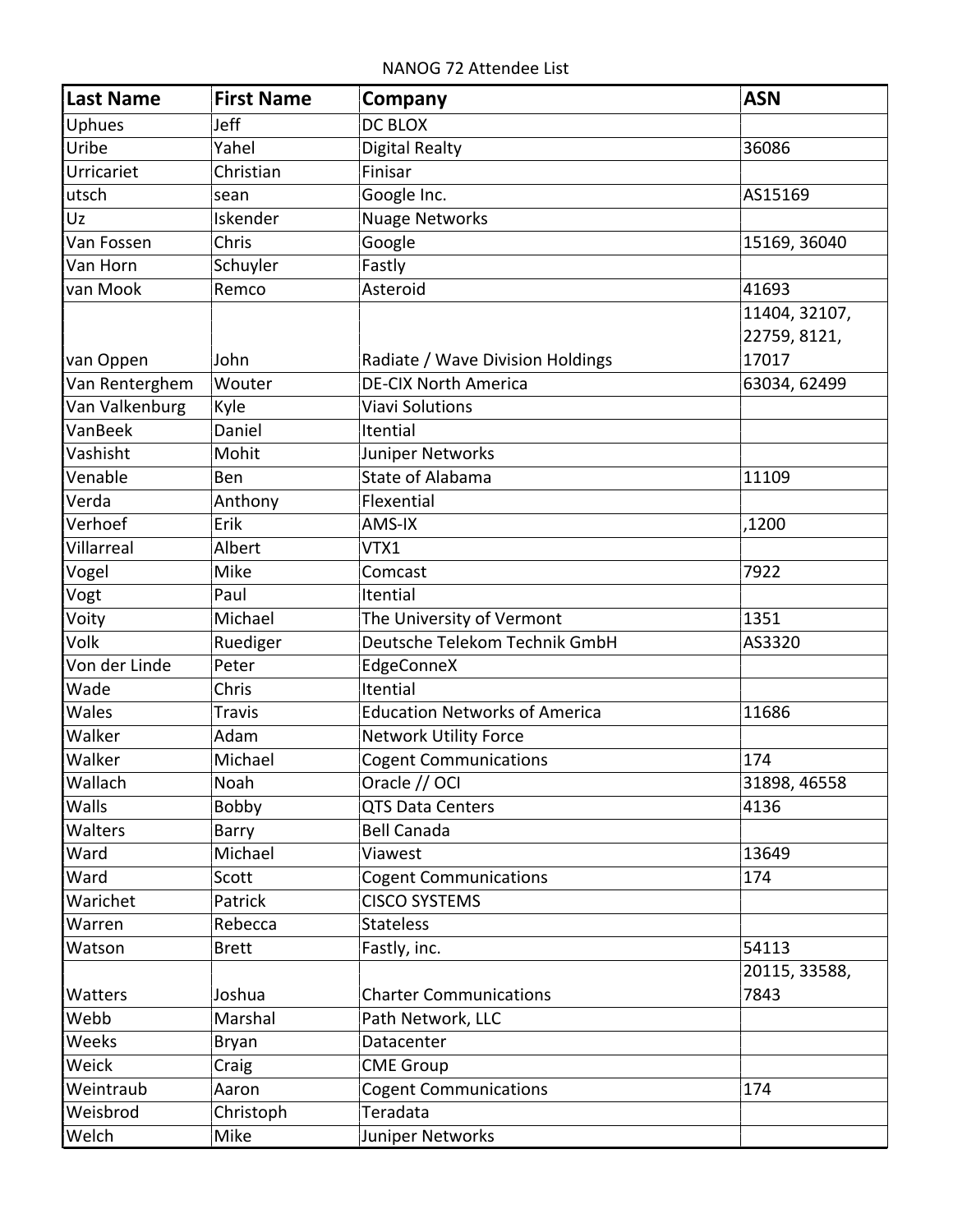NANOG 72 Attendee List

| <b>Last Name</b> | <b>First Name</b> | Company                               | <b>ASN</b>  |
|------------------|-------------------|---------------------------------------|-------------|
| Wells            | Troy              | North central Telephone Coop          | 16433       |
| Wessels          | Duane             | Verisign                              | 7342        |
| Westbrook        | Heidi             | <b>Fujitsu Network Communications</b> |             |
| Westby           | Matthew           | <b>Arbor Networks</b>                 |             |
| Whalen           | Chris             |                                       |             |
| Wheeler          | Cody              | <b>NTT Communications</b>             | 2914        |
| Wheeler          | <b>Travis</b>     | Precision Optical Transceivers, Inc.  |             |
| White            | Chris             | <b>NTT America</b>                    | 2914        |
| Widman           | Paul              | <b>Arista Networks</b>                |             |
| Wieckowski       | Pete              | <b>Cisco Systems</b>                  | 16417       |
| Willey           | Roger             | Nebraska Data Centers                 |             |
| Williams         | Bill              | CyrusOne                              | 62          |
| Williams         | Des               | Connected2Fiber                       |             |
| Williams         | Les               | Tata Communications Ltd.              | 6453        |
| Willison         | Harold            | Comcast                               | 7922        |
| Wilson           | Lee               | <b>Arbor Networks</b>                 |             |
| Winslow          | Michael           | <b>GDT</b>                            | 18480       |
| Winstead         | Eddy              | <b>ISC</b>                            |             |
| Winward          | Ron               | Radware                               |             |
| Wittkop          | Valerie           | <b>NANOG</b>                          | 19230       |
| Wohnoutka        | William           | Centurylink                           |             |
| Wong             | Carlo             | Fujitsu                               |             |
| Wong             | David             | China Telecom Americas                |             |
| Wood             | Jacob             | <b>Silver Star Communications</b>     | 26223       |
| Woodfield        | Chris             | Salesforce                            | 14340       |
| Woods            | Austin            | Path Network, LLC                     |             |
| Woolley          | Ryan              | <b>Netflix</b>                        | 2906        |
|                  |                   |                                       | 2381        |
| <b>Wopat</b>     | Chris             | WiscNet                               | 2382        |
| Wu               | Ramon             | <b>TierPoint</b>                      |             |
| Wysocki          | Byron             | FTTH ISP                              | 62915       |
| Yadav            | Pranit            | University of Colorado Boulder        | AS104       |
| Yasuda           | Ayumu             | <b>NTT Communications</b>             | 2914        |
| Yates            | Robert            | <b>NTT Communications</b>             | 2914        |
| Yeh              | Lucy              | PacketFabric                          | 4556        |
| Yelsangikar      | Vish              | Apple Inc                             |             |
| Yildiz           | Aydin             | <b>ECIX</b>                           | 9033        |
| Yocum            | Jack              | <b>Adva Optical</b>                   |             |
| YOMOGITA         | Yuichi            | INTERNET MULTIFEED CO.                | 7521, 45686 |
| Yoshihito        | Hanada            | NTTneomeit                            | 17522       |
| Young            | Chad              | <b>GRUCom</b>                         |             |
| Yu               | Bo                | <b>Vodafone Americas</b>              | 1273, 6660  |
| Zandi            | Shawn             | LinkedIn                              | 14413       |
| Zarbo            | Jeffrey           | Verizon                               |             |